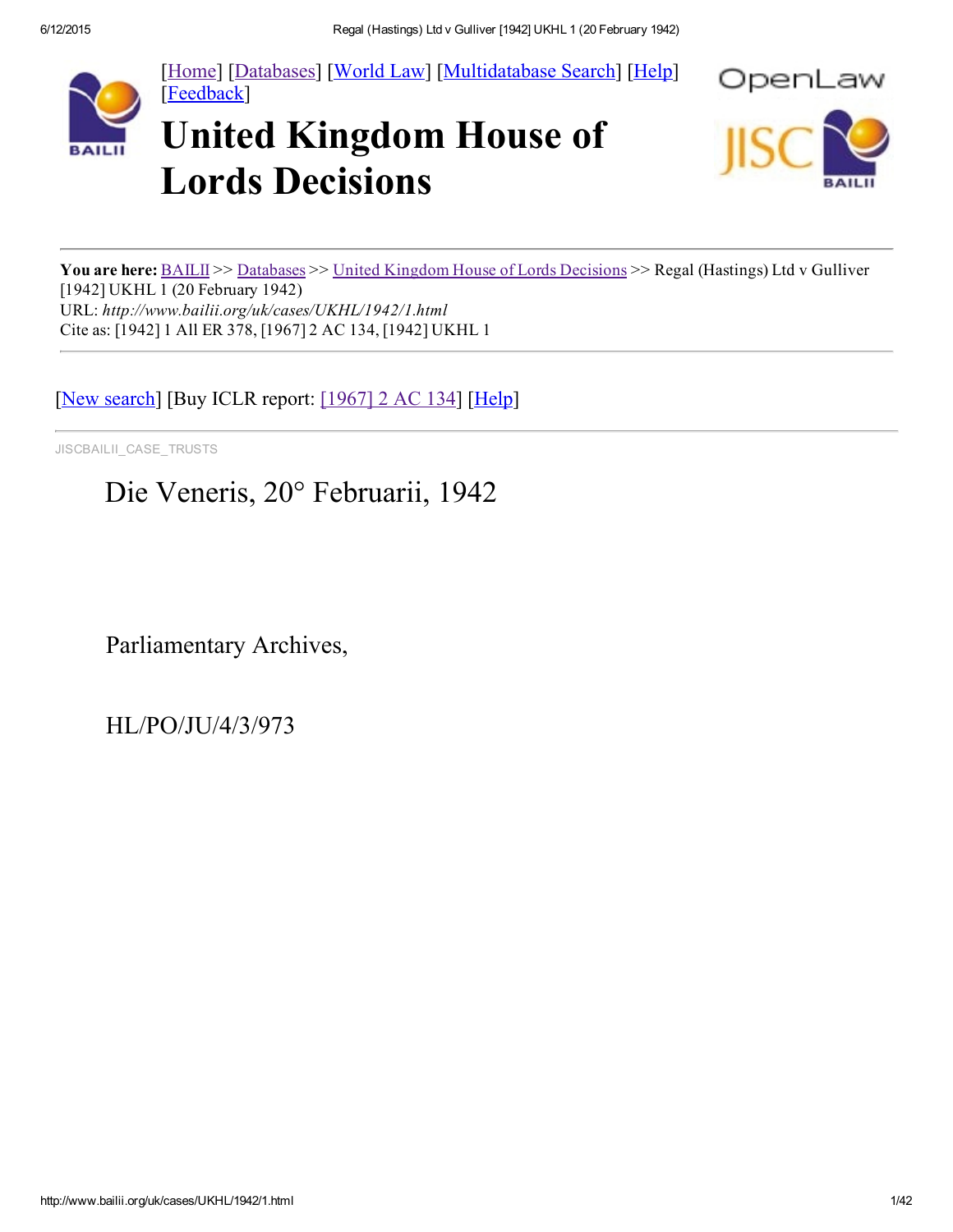### REGAL (HASTINGS) LIMITED

Viscount Sankey Lord Russell of Killowen Lord Macmillan Lord Wright Lord Porter

V.

### GULLIVER AND OTHERS.

Viscount Sankey

MY LORDS,

This is an Appeal by Regal (Hastings) Limited from an Order of His Majesty's Court of Appeal dated the 15th February, 1941. That Court dismissed the Appeal of the Appellants from a judgment of the Hon. Mr. Justice Wrottesley, dated the 3Oth August, 1940. The Appeal was brought by special leave granted by this House on the 2nd April, 1941.

The Appellants we're the plaintiffs in the action and are referred to as "Regal"; the Respondents were the Defendants.

The action was brought by Regal against the first five Respondents, who were former Directors of Regal, to recover from them, sums of money amounting to £7,010 8s. 4d., being profits made by them upon the acquisition and sale by them of shares in the subsidiary company formed by Regal and known as Hastings Amalgamated Cinemas Limited. This Company is referred to as " Amalgamated ". The action was brought against the Defendant, Garton, who was Regal's former solicitor, to recover the sum of £1,402 1s. 8d., being profits made by him in similar dealing in the said shares. There were alternative claims for damages for misfeasance and for negligence.

The action was based on the allegation that the directors and the solicitor had used their position as such to acquire the shares in Amalgamated for themselves, with a view to enabling them at once to sell them at a very substantial profit, that they had obtained that profit by using their offices as directors and solicitor and were, therefore, accountable for it to Regal, and also that in so acting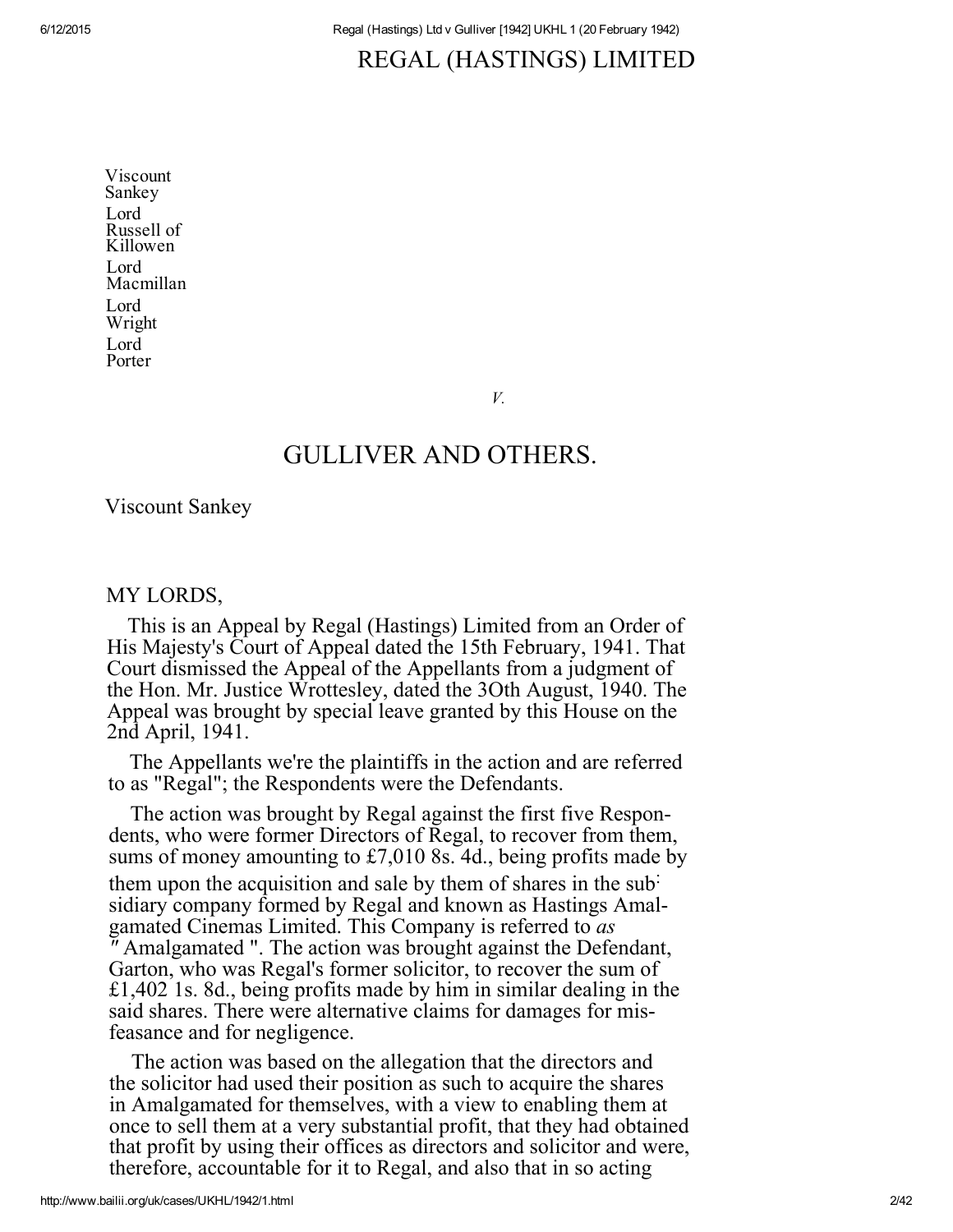they had placed themselves in a position in which their private interests were likely to be in conflict with their duty to Regal. The facts were of a complicated and unusual character. I have had the advantage of reading, and I agree with, the statement as to them prepared by my noble and learned friend, Lord Russell of Killowen. It will be sufficient for my purpose to set them out very briefly.

In the summer of 1935 the directors of Regal, with a view to the future development or sale of their Company, were anxious to extend the sphere of its operations by the acquisition of other cinemas. In Hastings and St. Leonards there were two small ones called the Elite and the De Luxe. Negotiations began both for their acquisition or control by lease or otherwise and for the disposal of Regal itself.

Part of the machinery for the purpose was the creation by Regal of a subsidiary company, the Amalgamated. It was registered on the 26th September, 1935, with a capital of £5,000 in £1 shares. The directors were the same as those of Regal with the addition of Garton. It was thought that only £2,000 of the capital was to be issued and that it would be subscribed by Regal, who would control it.

Then difficulties began with the Elite and the De Luxe as to a lease, amongst others whether the directors of Amalgamated would guarantee the rent. The directors were not willing to do so.

At last all difficulties were surmounted at a crucial meeting of October 2nd, 1935. It was a peculiar meeting, the directors both of Regal and Amalgamated were summoned to attend at the same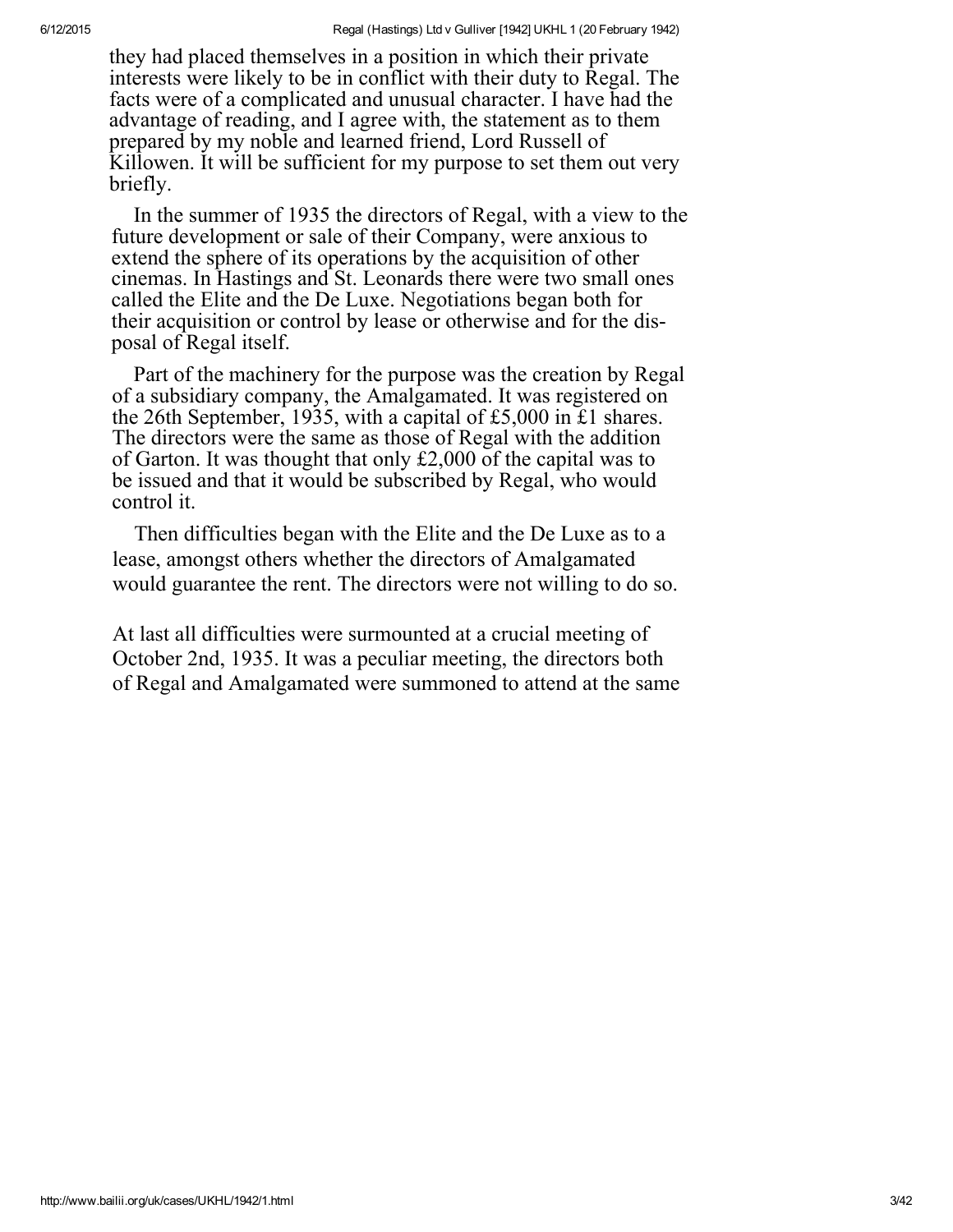### 2 [2]

place and at the same time. They did so, but, although separate minutes were subsequently attributed to each Company, it is not easy to say from the evidence at any particular moment for which company a particular director was appearing. It was resolved that Regal should apply for 2,000 shares in Amalgamated. It was agreed that £2,000 was the total sum which Regal could find. The value of the leases of the two cinemas was taken at £15,000. The draft lease was approved. Each of The Regal directors, except Gulliver, the Chairman, agreed to apply for 500 shares, Gulliver saying he would find people to take up 500. The Regal directors requested Garton to take up 500. I will deal later with particular evidence applying to Gulliver and Garton, who delivered separate defences.

Thus the capital of Amalgamated was fully subscribed, Regal taking 2,000 shares, the five Respondents taking 500 shares each, and the persons found by Gulliver the remaining 500. The shares were duly paid for and allotted. In the final transaction shortly afterwards these shares were sold at substantial profit and it is this profit which Regal asks to recover in this action.

The directors gave evidence and were severely cross-examined as to their good faith. The trial Judge said: " All this subsequent " history does not help me to decide whether the action of the " directors of the Plaintiff company and their solicitor on the 2nd " October was *bona fide* in the interests of the company and not " *mala fide* and in breach of their duty to the company", and later on he said: " I must take it that in the realisation of those facts it " means that I cannot accept what has to be established by the " Plaintiff, and that is that the Defendants here acted in ill faith ", and later, " Finally I have to remind myself, were it necessary, that " the burden of proof, as in a criminal case, is the Plaintiffs', who " must establish the fraud they allege. On the whole I do not think " the Plaintiff company succeeds in doing that and, therefore, there " must be judgment for the Defendants."

This latter statement was criticised by du Parcq, L.J., in the Court of Appeal, who says: " To anyone who has read the plead ings but not followed the course of the trial that would seem a " remarkable statement on the part of the learned Judge, because " it is common ground that there is no allegation of fraud in the " pleadings whatever . . . but the course which the case has taken " makes the learned Judge's statement quite comprehensible " because it does appear to have been put before him as, in the " main at any rate, a case of fraud."

It must be taken, therefore, that the Respondents acted bona fide and without fraud.

" In the Court of Appeal the Master of the Rolls said: " If the

- " directors in coming to the conclusion that they could not put up
- " more than £2,000 of the company's money had been acting in
- " bad faith, and if that restriction of the company's investment had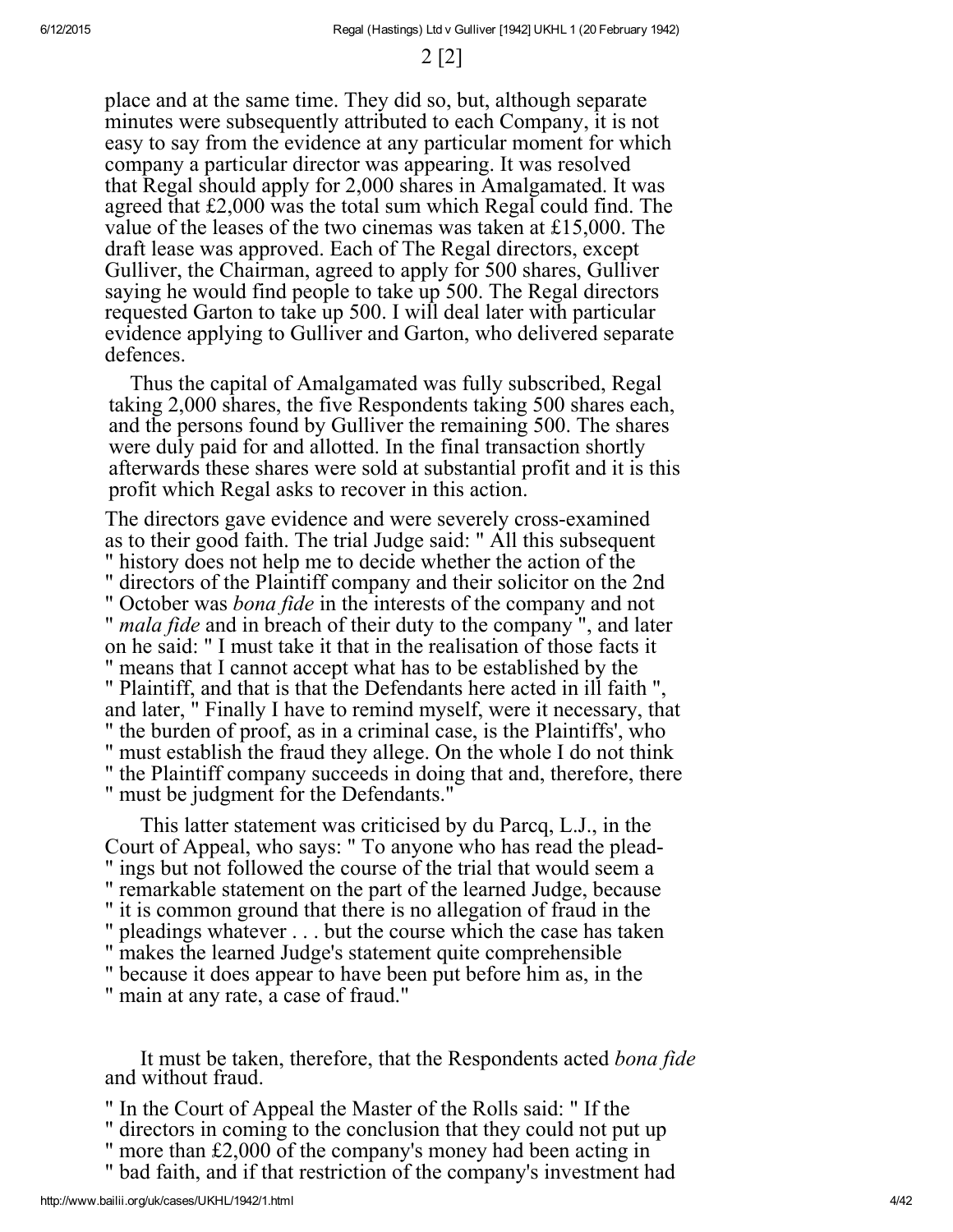- " been done for the dishonest purpose of securing for themselves
- " a profit which not only could but which ought to have been pro
- " cured for their company, I apprehend that not only could they
- " not have held that profit for themselves if the contemplated trans
- " action had been carried out, but they could not have held a profit
- " for themselves even if that transaction was abandoned and
- " another profitable transaction was carried through in which they
- " did in fact realise a profit through the shares ... but once they
- " have admittedly *bona fide* come to the decision to which they
- " came in this case, it seems to me that their obligation to refrain
- " from acquiring those shares for themselves comes to an end. In
- " fact, looking at it as a matter of business, if that was the conclusion
- " which they came to, a conclusion which in my judgment was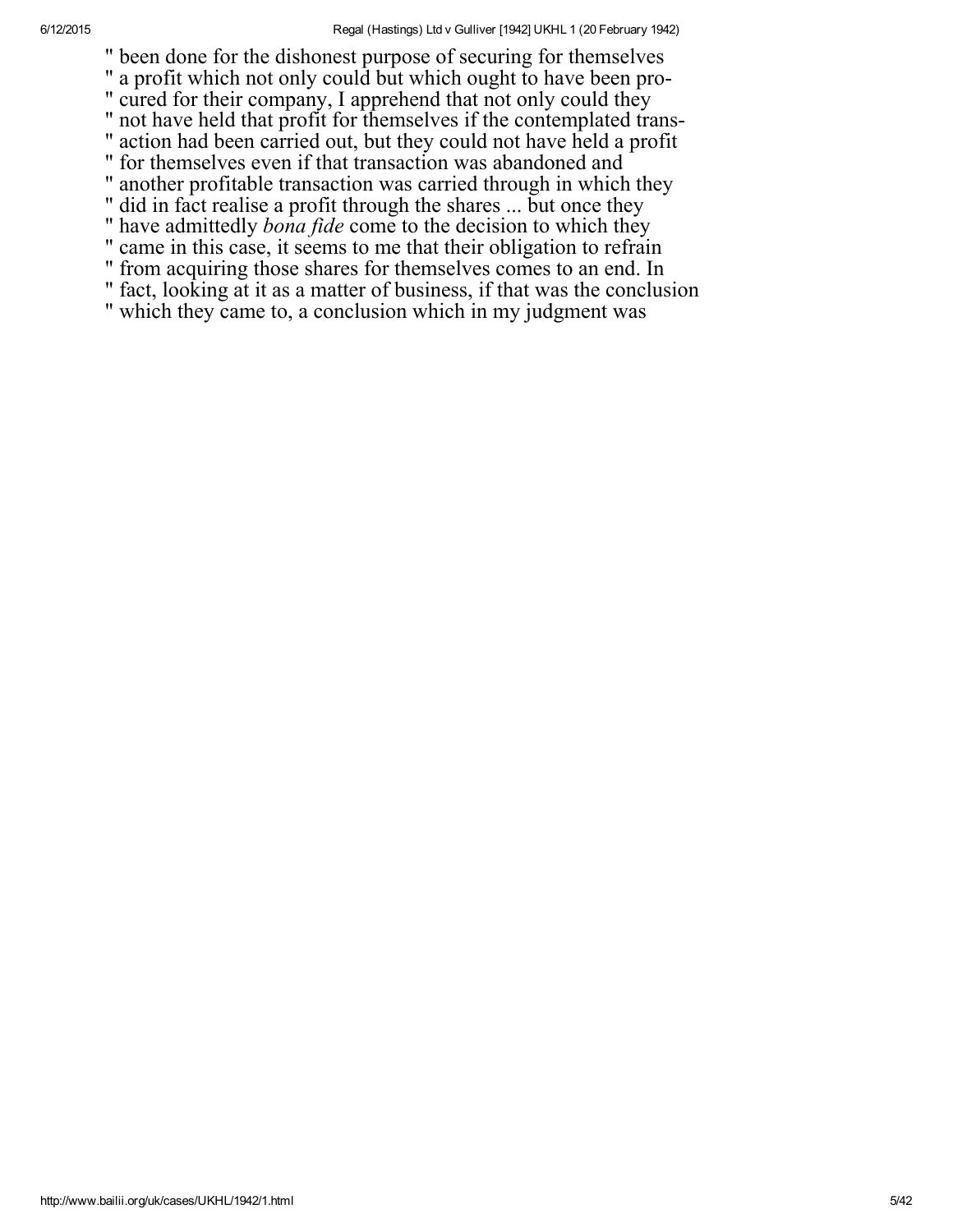### [3] 3

" amply justified on the evidence from the business point of " view, then there was only one way left of raising the money, " and that was putting it up themselves. . . . That being so, the " only way in which these directors could secure that benefit

" for their company was by putting up the money themselves.

" Once that decision is held to be a *bona fide* one and fraud drops

" out of the case, it seems to me there is only one conclusion,

" namely that the appeal must be dismissed with costs". It seems therefore that the absence of fraud was the reason of the decision.

In the result, the Court of Appeal dismissed the Appeal and from their decision the present Appeal is brought.

The Appellants say they are entitled to succeed—

" (1) because the Respondents secured for themselves

" the profits upon the acquisition and sale of the shares in

" Amalgamated by using the knowledge acquired as

" directors and solicitor respectively of Regal and by using

" their said respective positions and without the knowledge " or consent of Regal;

" (2) because the doctrine laid down in such cases with

" regard to trustees is equally applicable to directors and " solicitors ".

Although both in the Court of first instance and the Court of Appeal the question of fraud was the prominent feature, the Appellants' Counsel in this House at once stated that it was no part of his case and quite irrelevant to his arguments. His contention was that the Respondents were in a fiduciary capacity in relation to the Appellants and as such accountable in the circumstances for the profits they made on the sale of the shares.

As to the duties and liabilities of those occupying such a fiduciary position, a number of cases were cited to us which were not brought to the attention of the trial Judge. In my view the Respondents were in a fiduciary position and their liability to account does not depend upon proof of mala fides.

The general rule of equity is that no one who has duties of a fiduciary nature to perform is allowed to enter into engagements in which he has or can have a personal interest conflicting with the interests of those whom he is bound to protect. If he holds any property so acquired as trustee he is bound to account for it to his cestui que trust.

The earlier cases are concerned with trusts of specific property, Keech v. Sandford (1726) Sel. Ch. Cas. 61, Wh. and Tud. Edition 9th, II, 648, per Lord Chancellor King.

The rule, however, applies to agents, as for example solicitors and directors, when acting in a fiduciary capacity. In Ex parte James (1802) 8 Ves. jun. 337; the headnote reads: " Purchase of a " bankrupt's estate by the solicitor to the commission set aside. The " Lord Chancellor would not permit him to bid upon the resale,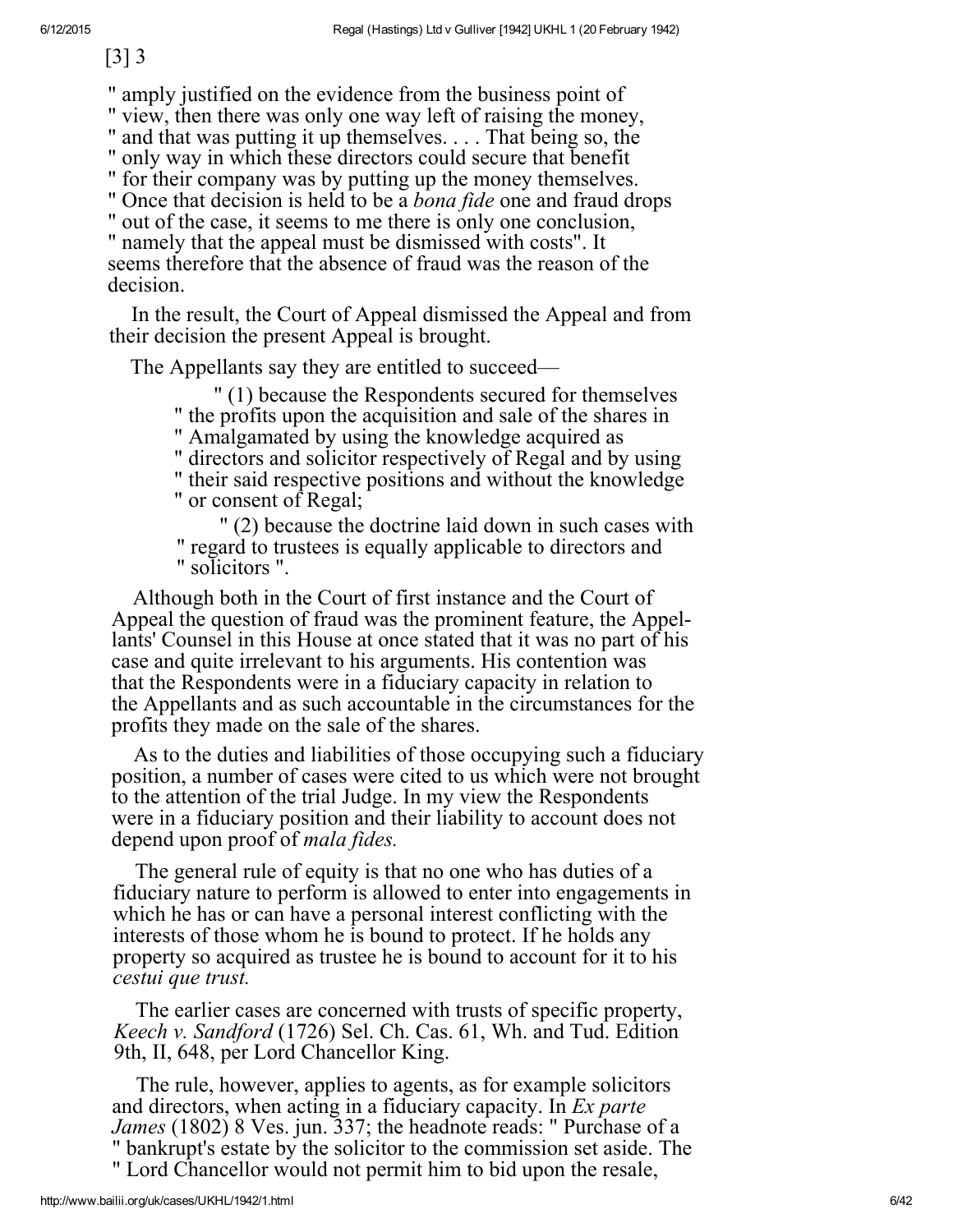" discharging himself from the character of solicitor, without the

" previous consent of the persons interested, freely given, upon full

" information ". Lord Eldon said, p. 345: " The doctrine as to

" purchase, by trustees, assignees, and persons having a confidential

" character, stands much more upon general principle than upon

" the circumstances of any individual case. It rests upon this, that

" the purchase is not permitted in any case, however honest the

" circumstances, the general interests of justice requiring it to be

" destroyed in every instance, as no Court is equal to the examina

" tion and ascertainment of the truth in much the greater number

" of cases." In Hamilton v. Wright (1842), 9 Cl. and Fin. III, the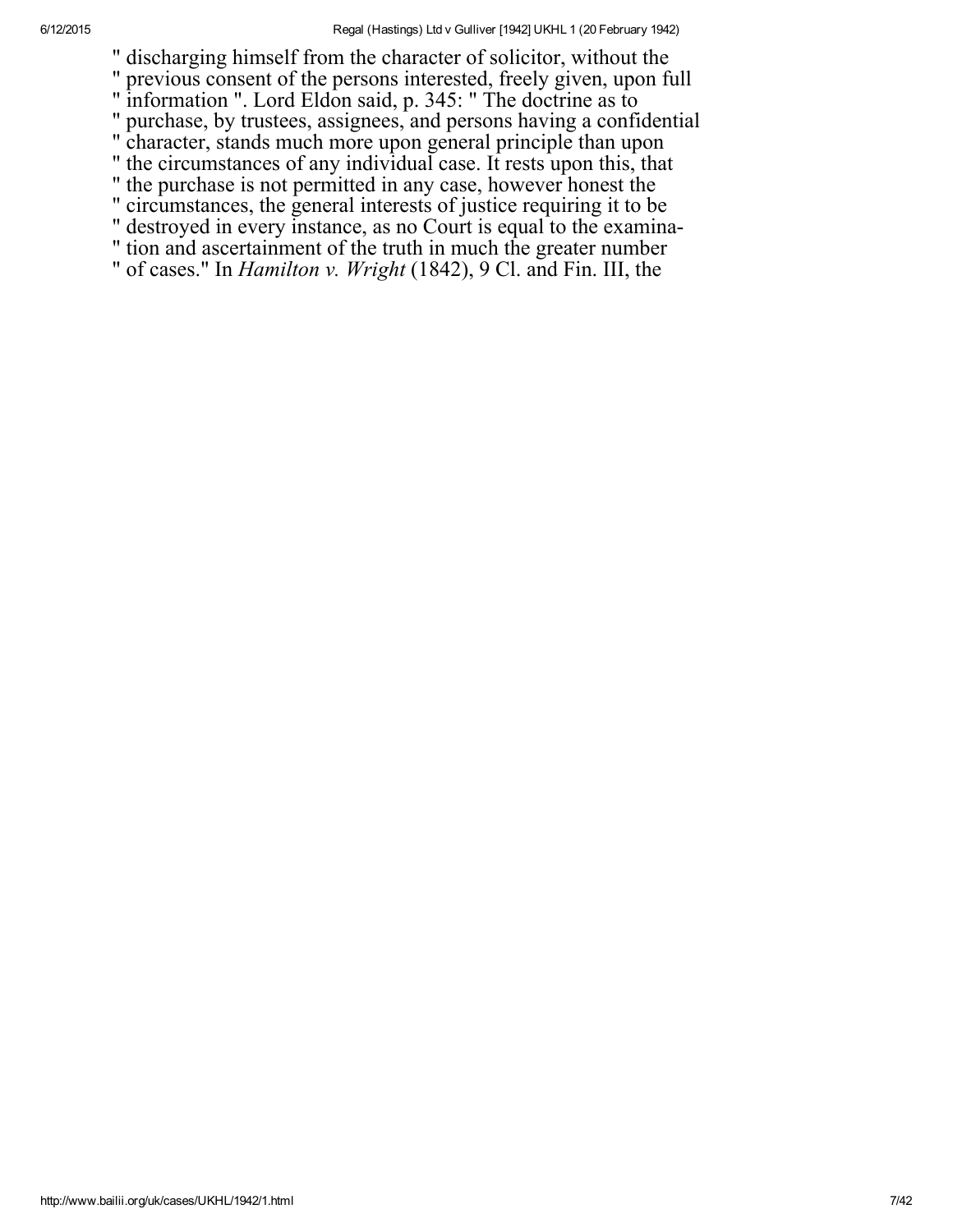4 [4]

headnote reads: " A trustee is bound not to do anything which can place him in a position inconsistent with the interests of his trust, " or which can have a tendency to interfere with his duty in dis " charging it. Neither the trustee nor his representative can be

" allowed to retain an advantage acquired in violation of this rule."

Lord Brougham said, at p. 124, "The knowledge which he " acquires as trustee is of itself sufficient ground for disqualification, " and of requiring that such knowledge shall not be capable of " being used for his own benefit to injure the trust. The ground of " disqualification is not merely because such knowledge may enable " him actually to obtain an undue advantage over others." In Aberdeen Railway Company v. Blaikie (1853), I, MacQ., 461, the headnote reads: " The director of a railway company is a trustee, " and as such is precluded from dealing on behalf of the company " with himself or with a firm of which he is a partner." Lord Cranworth said, at p. 471, "A corporate body can only act by " agents, and it is of course the duty of those agents so to act as best " to promote the interests of the corporation whose affairs they are " conducting. Such agents have duties to discharge of a fiduciary " nature towards their principal, and it is a rule of universal appli " cation that no one having such duties to discharge shall be allowed " to enter into engagements in which he has or can have a personal " interest conflicting, or which possibly may conflict, with the " interests of those whom he is bound to protect."

It is not, however, necessary to discuss all the cases cited because the Respondents admitted the generality of the rule as contended for by the Appellants but were concerned rather to confess and avoid it. Their contention was that in this case upon a true perspective of the facts they were under no equity to account for the profits they made. I will deal first with the Respondents, other than Gulliver and Garton. We were referred to the *Imperial Hydro*pathic Company v. Hampson (1882), 23, Ch. D., 1, where Bowen, L.J., at p. 12, drew attention to the difference between directors and trustees, but the case is not an authority for contending that a director cannot come within the general rule.

No doubt there may be exceptions to the general rule, as for example where a purchase is entered into after the trustee has divested himself of his trust sufficiently long before the purchase to avoid the possibility of his making use of special information acquired by him as trustee: (see the remarks of Lord Eldon, in ex Parte James (ubi supra) at p. 352) or where he purchases with full knowledge and consent of his cestui que trust. Imperial v. Hampson *(ubi supra)* makes no exception to the general rule that a solicitor or director if acting in a fiduciary capacity is liable to account for the profits made by him from knowledge acquired when so acting.

It is then argued that it would have been a breach of trust for the Respondents as directors of Regal to have invested more than £2,000 of Regal's money in Amalgamated and that the transaction would never have been carried through if they had not themselves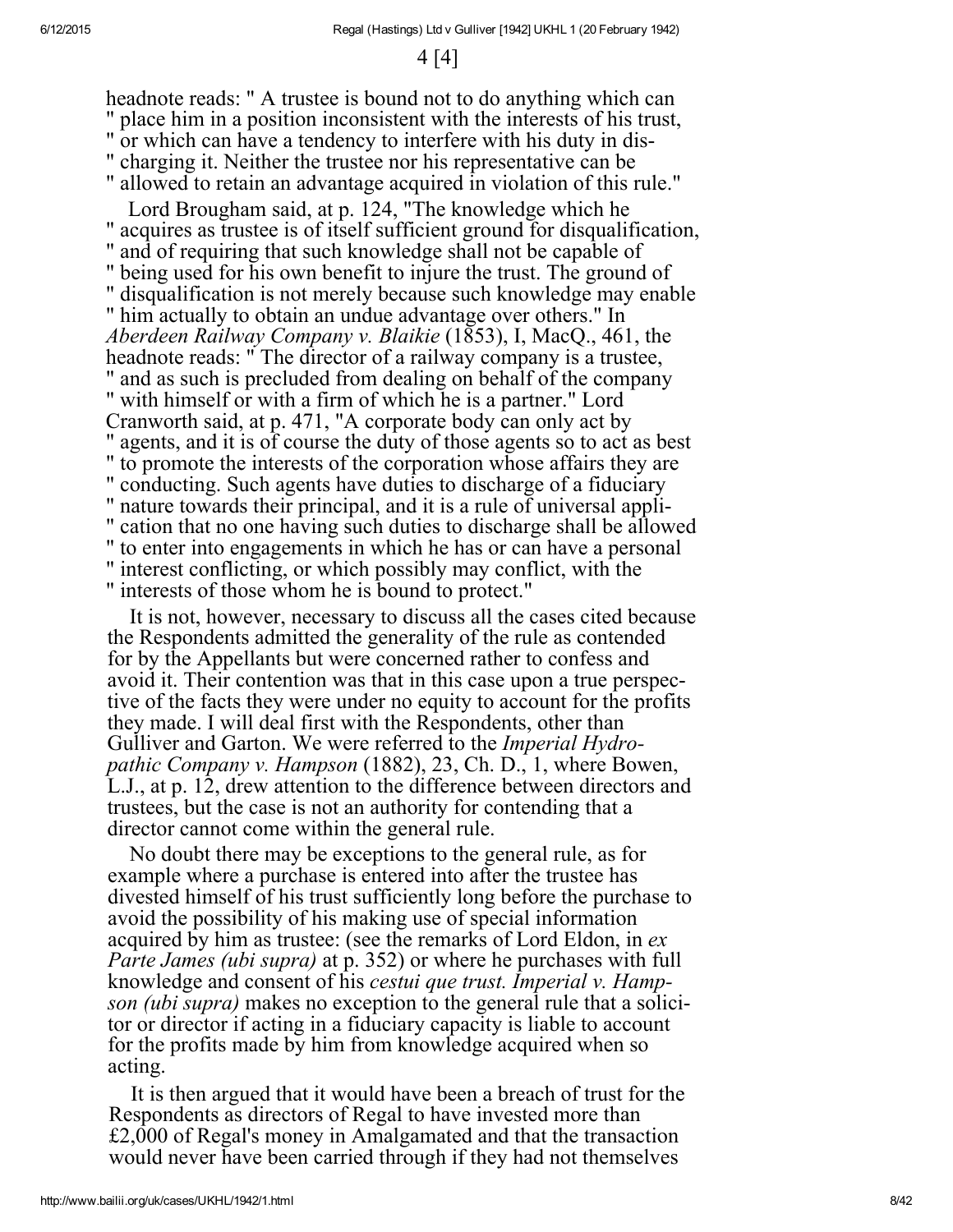put up the other £3,000. Be it so, but it is impossible to maintain that because it would have been a breach of trust to advance more than £2,000 from Regal and that the only way to finance the matter was for the directors to advance the balance themselves, a situation arose which brought the Respondents outside the general rule and permitted them to retain the profits which accrued to them from the action they took. At all material times they were directors and in a fiduciary position, and they used and acted upon their exclusive knowledge acquired as such directors. They framed resolutions by which they made a profit for themselves. They sought no authority from the company to do so, and by reason of their position and actions, they made large profits for which, in my view, they are liable to account to the company.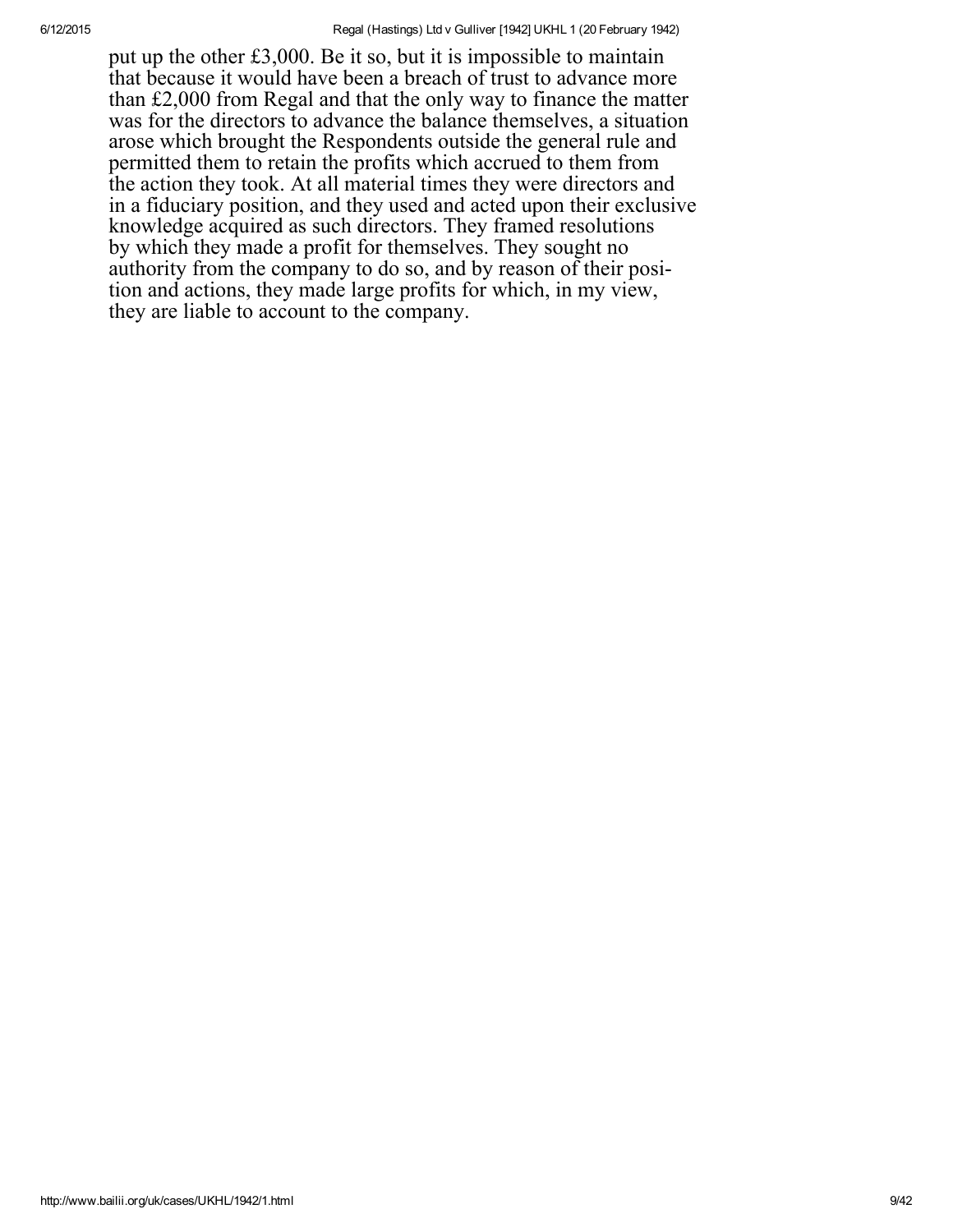#### [5] 5

I now pass to the cases of Gulliver and Garton. Their liability depends upon a careful examination of the evidence. Gulliver's case is that he did not take any shares and did not make any profit by selling them. His evidence, which is substantiated by the documents, is as follows. At the board meeting of October 2nd he was not anxious to put any money of his own into Amalgamated. He thought he could find subscribers for £500 but was not anxious to do so. He did, however, find subscribers—£200 by South Down Land Company, £100 by a Miss Geering and £200 by Seguliva A.G., a Swiss company. The purchase price was paid by these three, either by cheque or in account, and the shares were duly allotted to them. The shares were held by them on their own account. When the shares were sold the moneys went to them and no part of the moneys went into Gulliver's pocket or into his account.

In these circumstances, and bearing in mind that Gulliver's evidence was accepted, it is clear that he made no profits for which he is liable to account. The case made against him rightly fails and the appeal against the decision in his favour should be dismissed.

Carton's case is that in taking the shares he acted with the knowledge and consent of Regal and that consequently he comes within the exception to the general rule as to the liability of the person acting in a fiduciary position to account for profits.

At the meeting of October 2nd, Gulliver, the Chairman of Regal, and his co-directors were present. He was asked in cross-examination about what happened as to the purchase of the shares by the directors. The question was: " Did you say to Mr. Garton, ' Well, " Garton, you have been connected with Bentley's for a long time " will you not put up £500? ' His answer was, " I think I can " put it higher. I invited Mr. Garton to put the £500 and to make " up the £3,000." This was confirmed by Garton in examination in chief. In these circumstances, and bearing in mind that this evidence was accepted, it is clear that he took the shares with the full knowledge and consent of Regal and that he is not liable to account for profits made on their sale. The appeal against the decision in his favour should be dismissed.

The appeal against the decision in favour of the Respondents other than Gulliver and Garton should be allowed, and I agree with the order to be proposed by my noble and learned friend, Lord Rusell of Killowen as to amounts and costs. The appeal against the decision in favour of Gulliver and Garton should be dismissed with costs.

18679 A3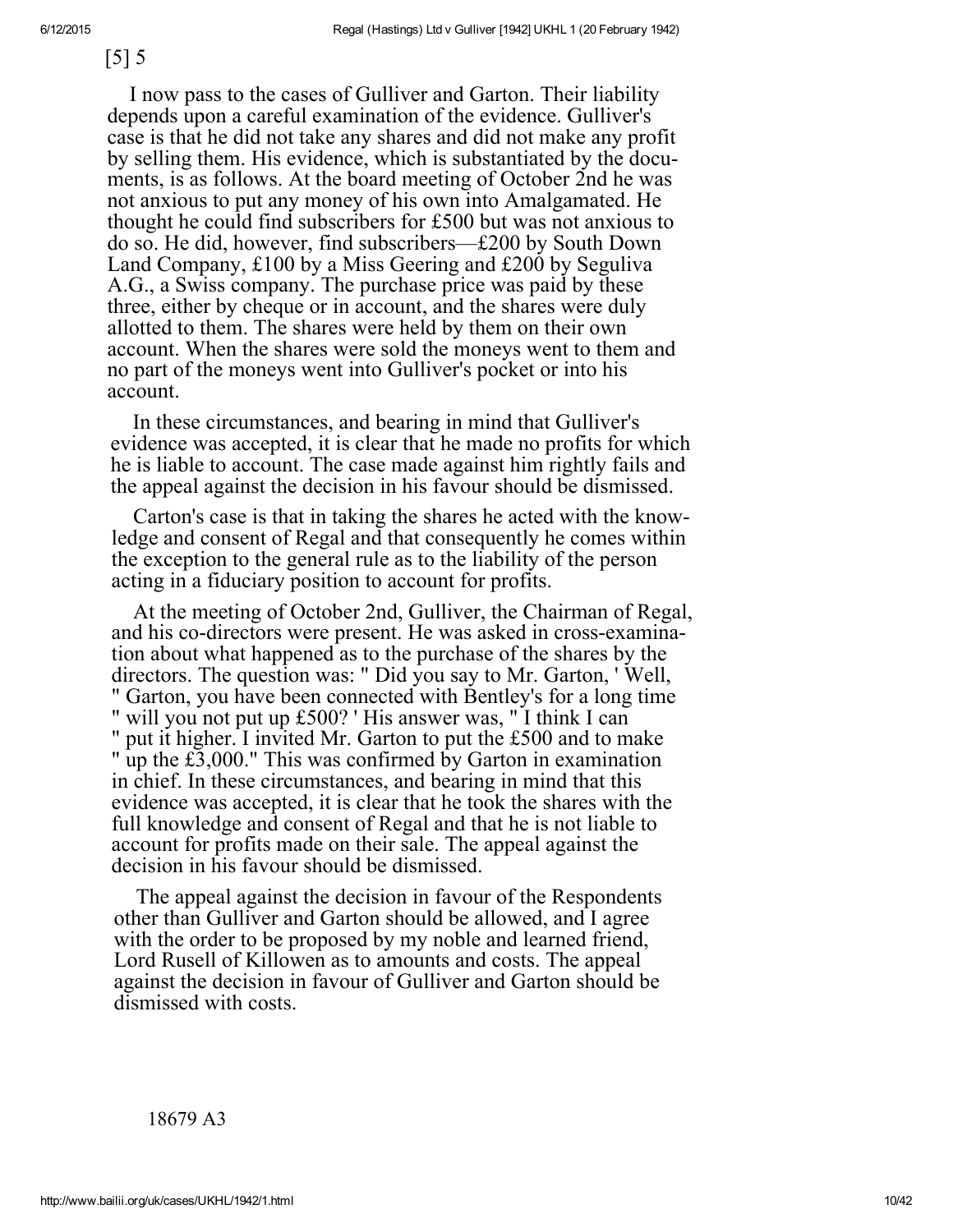Viscount

Sankey Lord

Russell of

Killowen

Lord

Macmillan

Lord

Wright

Lord

Porter

[6]

#### REGAL (HASTINGS), LIMITED

#### $\nu$ .

#### GULLIVER AND OTHERS.

Lord Russell of Killowen

#### MY LORDS,

The very special facts which have led up to this litigation require to be stated in some detail, in order to make plain the point which arises for decision on this Appeal.

The Appellant is a limited company called Regal (Hastings), Ld., and may conveniently be referred to as Regal. Regal was incorporated in the year 1933 with an authorised capital of £20,000 divided into 17,500 preference shares of £1 each and 50,000 ordinary shares of one shilling each. Its issued capital consisted of 8,950 preference shares and 50,000 ordinary shares. It owned, and managed very successfully, a freehold cinema theatre at Hastings called the Regal. In July, 1935, its board of directors consisted of one Walter Bentley and the Respondents Gulliver, Bobby, Griffiths, and Bassett Its shareholders were twenty in number. The Respondent Garton acted as its solicitor.

In or about that month, the Board of Regal formed a scheme for acquiring a lease of two other cinemas (viz., the Elite at Hastings, and the Cinema de Luxe at St. Leonards), which were owned and managed by a company called Elite Picture Theatres (Hasting and Bristol) Limited. The scheme was to be carried out by obtaining the grant of a lease to a subsidiary limited company, which was to be formed by Regal, with a capital of 5,000 £1 shares,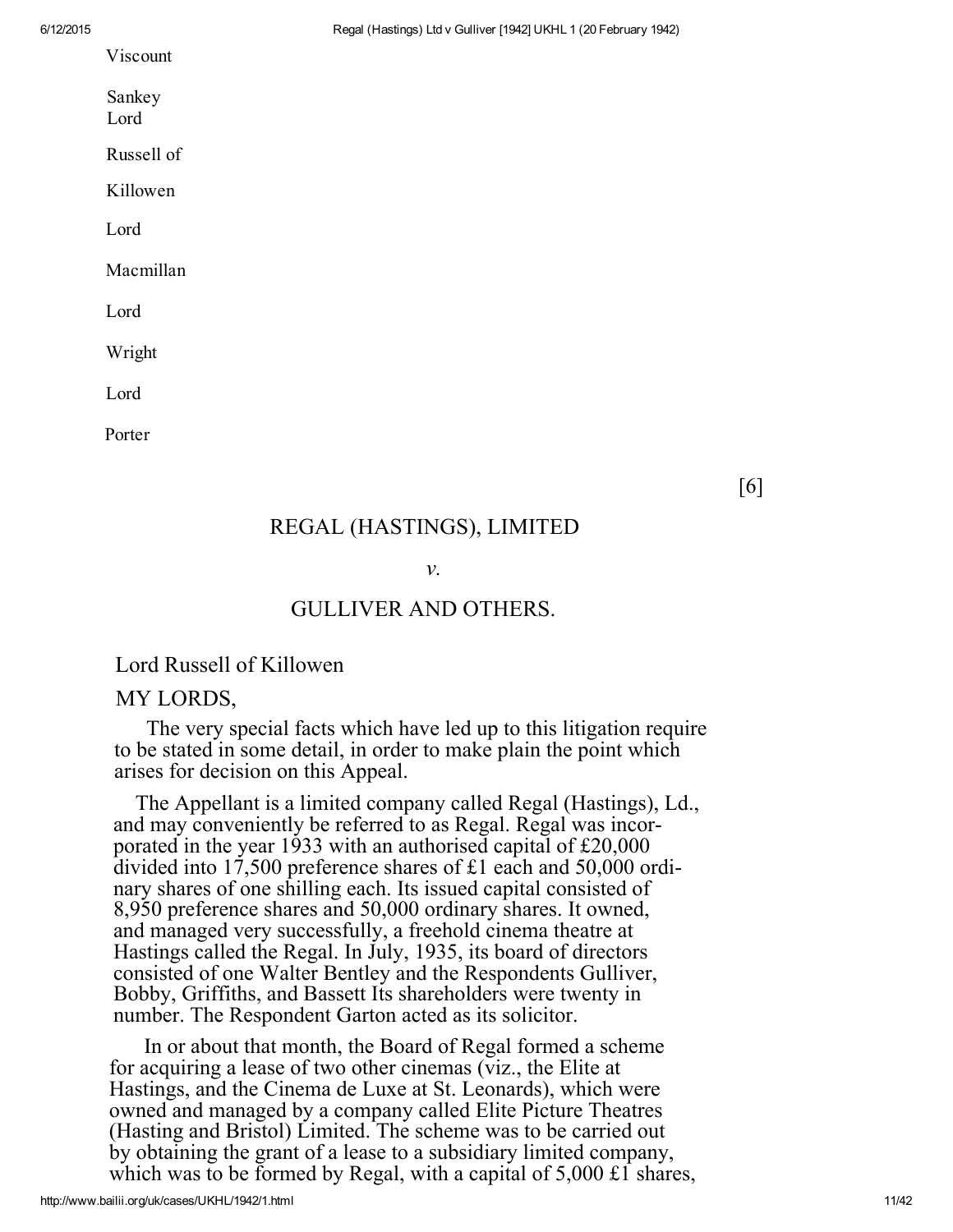of which Regal was to subscribe for 2,000 in cash, the remainder being allotted to Regal or its nominees as fully paid for services rendered. The whole beneficial interest in the lease would, if this scheme were carried out, enure solely to the benefit of Regal and its shareholders, through the shareholding of Regal in the subsidiary company.

The Respondent Garton, on the instructions of Regal, negotiated for the acquisition of the lease, with the result that an offer to take a lease for 35 or 42 years at a rent of £4,600 for the first year, rising in the second and third years, up to £5,000 in the fourth and subsequent years, was accepted on behalf of the owners on the 21st August, 1935, subject to mutual approval of the form of the lease. Subsequently the owners of the two cinemas required the rent under the proposed lease to be guaranteed.

On the nth September, 1935, Walter Bentley died; and on the 18th September, 1935, his son, the Respondent Bentley, who was one of his executors, was appointed a director of Regal. It should now be stated that concurrently with the negotiations for the acquisition of a lease of the two cinemas, Regal was contemplating a sale of its own cinema, together with the leasehold interest in the two cinemas which it was proposing to acquire.

On the 18th September, 1935, at a Board meeting of the Regal, the Respondent Garton was instructed that the directors were prepared to give a joint guarantee of the rent of the two cinemas, until the subscribed capital of the proposed subsidiary company amounted to £5,000. He was further instructed to deal with all offers received for the purchase of Regal's own assets. On the 26th September, 1935, the proposed subsidiary company was registered under the name Hastings Amalgamated Cinemas, Ld., which may tor brevity be referred to as Amalgamated. Its directors were the five directors of Regal, and in addition the Respondent Garton.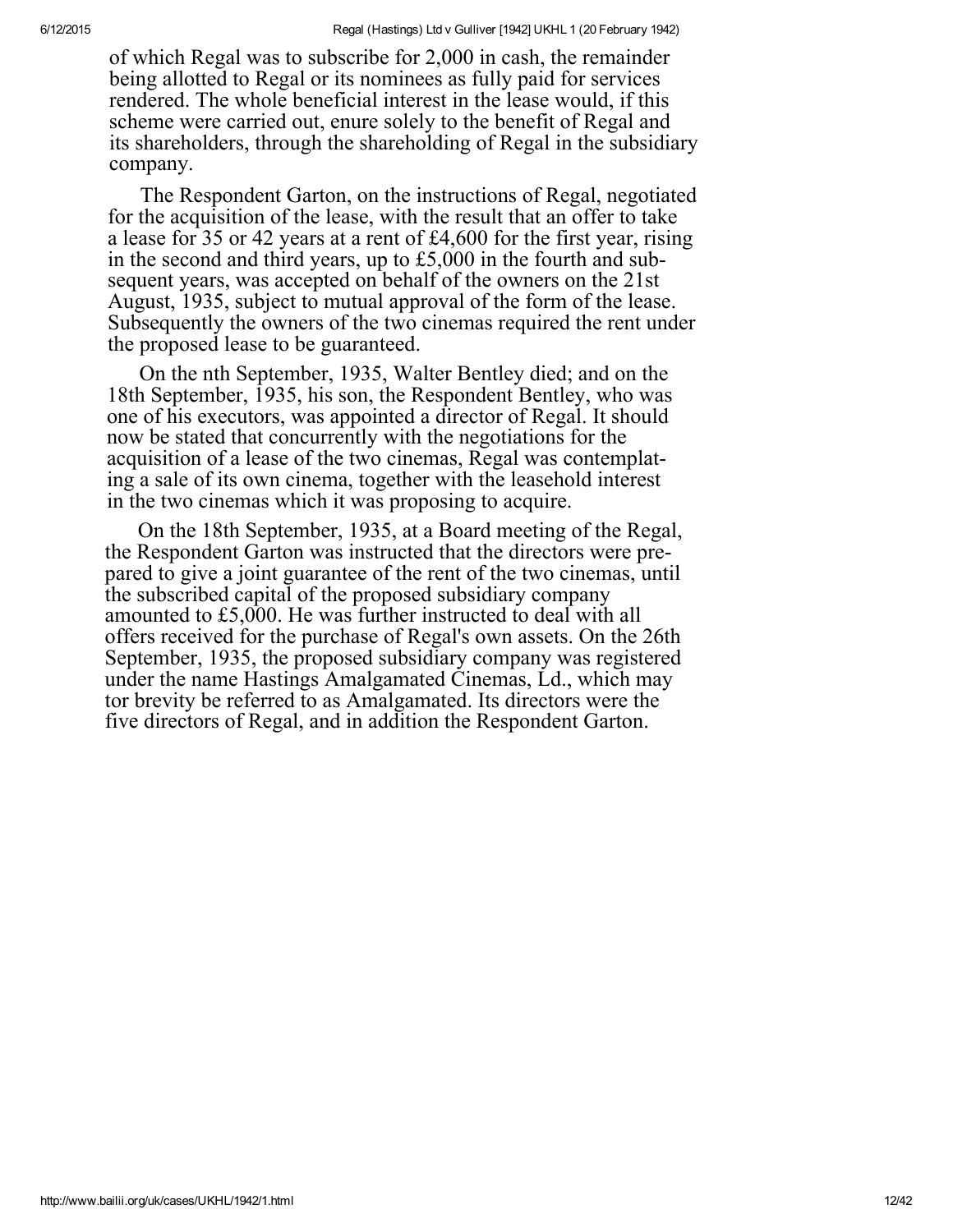#### [7] 2

Harry Bentley, who had been appointed a director of Regal only on the 18th September at the end of the Board meeting of that date, enquired from Garton the position as regards the new company Amalgamated. In reply he received a letter dated the 26th September, 1935, in which the position, as at that date, is set out by Garton. After stating that the capital of Amalgamated is £5,000, of which £2,000 is being subscribed by Regal, " which sum " will form virtually the whole of the present paid up capital" of Amalgamated, and that the rent is to be guaranteed by the directors so long as the issued capital of Amalgamated is under £5,000, he concludes as follows: —

> " Inasmuch as it is the intention of all the parties that the Regal (Hastings) Ltd. will not only control the Hastings (Amalgamated) Cinemas Ltd., but will continue to hold virtually the whole of the capital, the position of a shareholder of Regal (Hastings) Ltd. is merely that he has the advantage of a possible asset of the two new cinemas on sale by the Regal (Hastings) Ltd. of its undertaking, so that the price realised to the shareholders of the Regal (Hastings) Ltd. will be the amount that he would normally have received for his interest in such company, plus his proportion of the sale price of such two new cinemas."

On the 2nd October, 1935, an offer was received from would-be purchasers offering a net sum of £92,500 for the Regal cinema and the lease of the two cinemas. Of this sum £77,500 was allotted as the price of Regal's cinema, and £15,000 as the price of the two leasehold cinemas. This splitting of the price seems to have been done by the purchasers at the request of the Respondent Garton; but it must be assumed in favour of the Regal directors that they were satisfied that £77,500 was not too low a price to be paid for their company's cinema, with the result that £15,000 cannot be taken to have been in excess of the value of the lease which Amalgamated was about to acquire.

On the afternoon of that same 2nd October, the six Respondents met at No. 62 Shaftesbury Avenue, London, the registered offices of Regal. Various matters were mentioned and discussed between them, and they came to certain decisions. Subsequently minutes were prepared which record the different matters as having been transacted at two separate and distinct Board meetings, viz., a meeting of the Board of Regal, and a meeting of the Board of Amalgamated. The Respondent Gulliver stated in his evidence that two separate meetings were held, that of the Amalgamated Board being held and concluded, before that of the Regal Board was begun. On the other hand the Respondent Bentley says " It " was more or less held in one lump, because we were talking about " selling the three properties." And the Respondent Garton states that after it was decided that Regal could only afford to put up £2,000 in Amalgamated, which was purely a matter for the consideration of the Regal Board, the next matter discussed was one which figures in the minutes of the Amalgamated Board meeting. Moreover both meetings are recorded in the minutes as having been held at 3 p.m.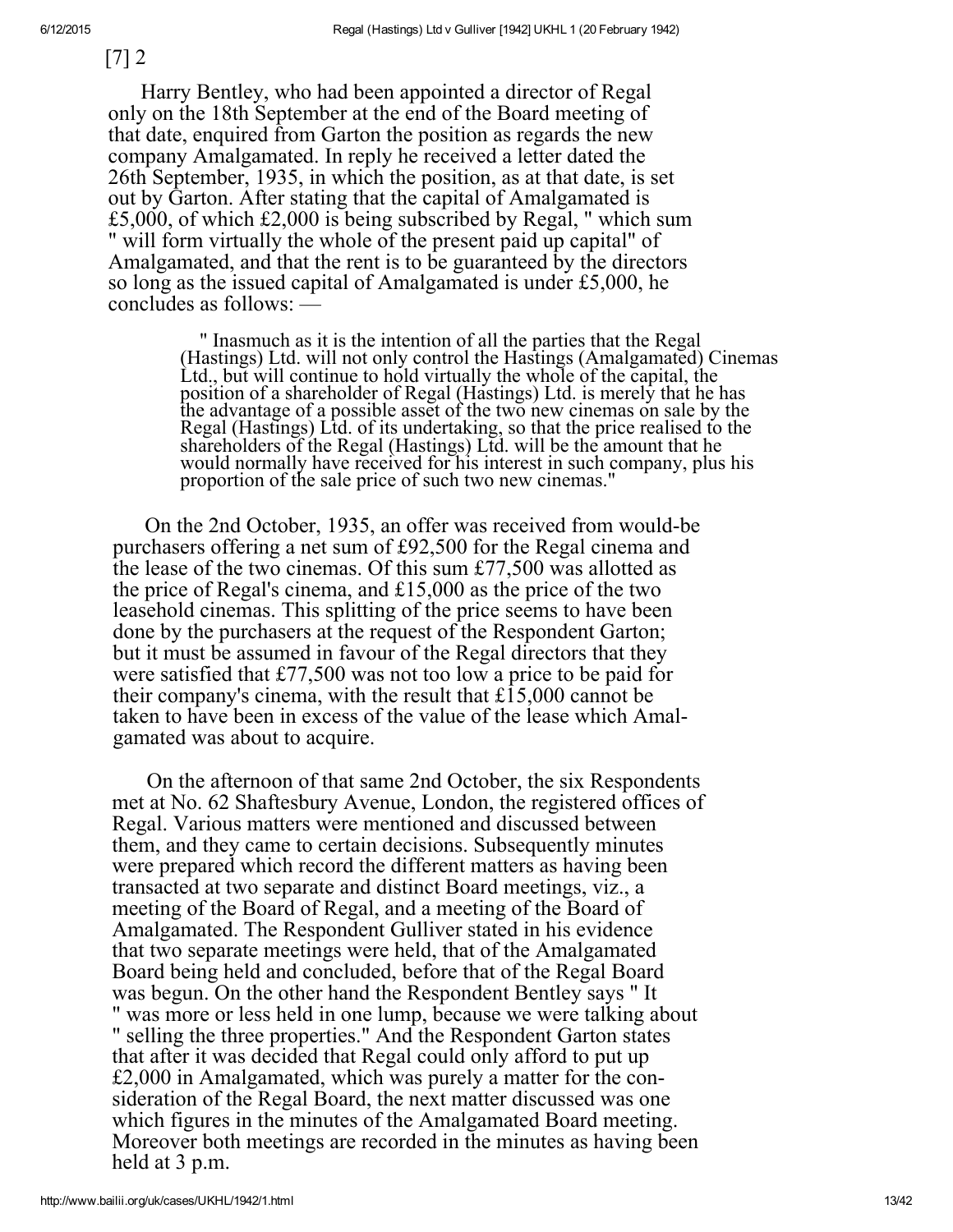Whatever may be the truth-as to this, the matters discussed and decided included the following: (1) Regal was to apply for 2,000 shares in Amalgamated: (2) the offer of £77,500 for the Regal cinema and £15,000 for the two leasehold cinemas was accepted: (3) the solicitor reporting that completion of the lease was expected to take place on the 7th October, it was resolved that the seal of Amalgamated be affixed to the engrossment when available : and (4) the Respondent Gulliver having objected to guaranteeing the rent it was resolved—here I cite the words of the minute —" that the directors be invited to subscribe for 500 shares each " and that such shares be allotted accordingly."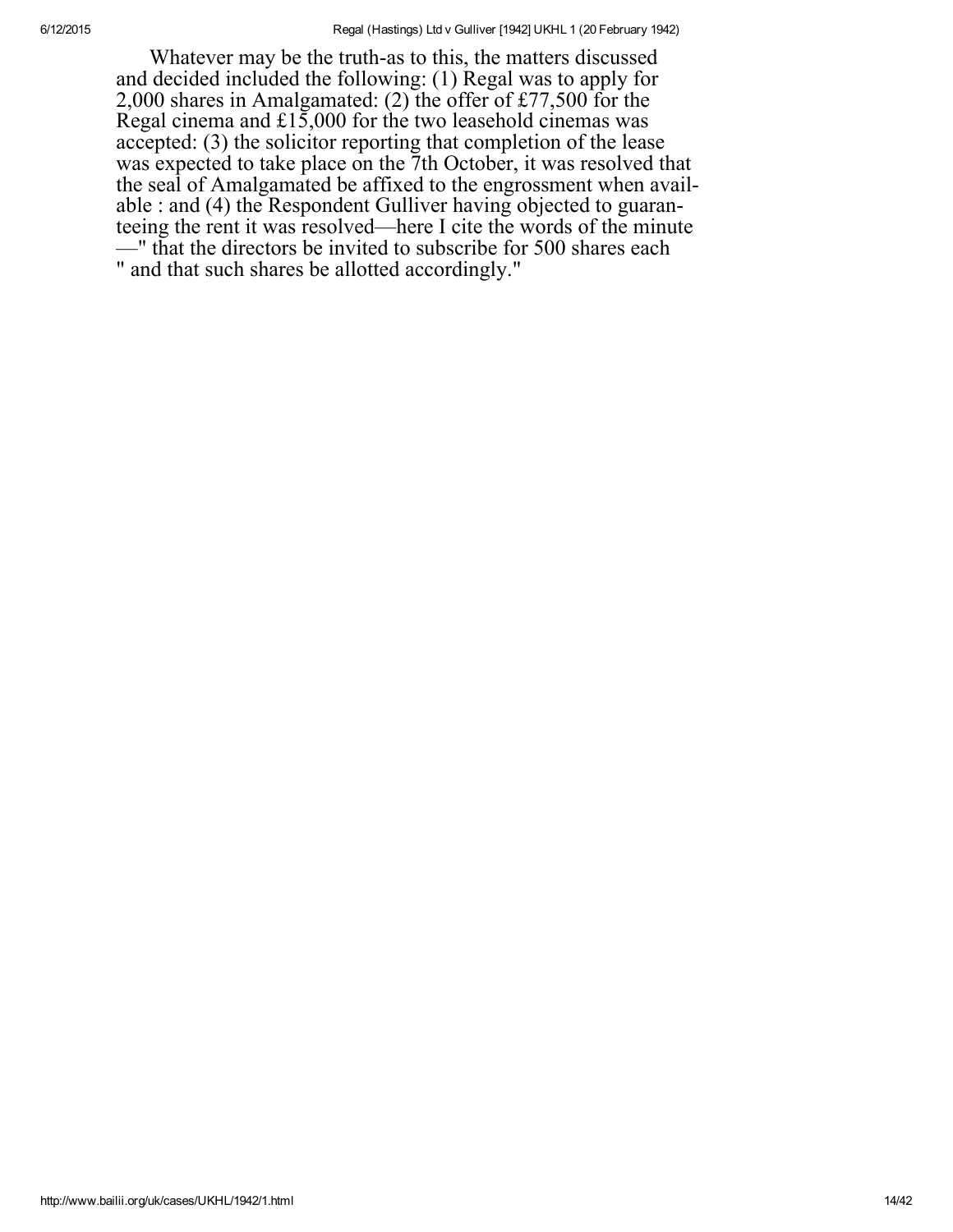### 3 [8]

On the 7th October, 1935, a lease of the two cinemas was executed in favour of Amalgamated, for the term of 35 years from the 29th September, 1935, in accordance with the agreement previously come to. The shares of Amalgamated were all issued, and were allotted as follows: 2,000 to Regal, 500 to each of the Respondents Bobby, Griffiths, Bassett, Bentley, and Garton, and (by the direction of the Respondent Gulliver) 200 to a Swiss company called Seguliva A.G., 200 to a company called South Downs Land Co., Ltd., and 100 to a Miss Geering.

In fact the proposed sale and purchase of the Regal cinema and the two leasehold cinemas fell through. Another proposition, however, took its place, viz., a proposal for the purchase from the individual shareholders of their shares in Regal and Amalgamated. This proposal came to maturity by agreements dated the 24th October, 1935, as a result of which the 3,000 shares in Amalgamated held otherwise than by Regal were sold for a sum of £3 16s. 1d. per share, or in other words at a profit of £2 16s. 1d. per share over the issue price of par.

As a sequel to the sale of the shares in Regal, that company came under the management of a new Board of directors, who caused to be issued the writ which initiated the present litigation.

By this action Regal seek to recover from its five former directors and its former solicitor a sum of £8,142 l0s. 0d. either as damages or as money had and received to the Plaintiff's use. The action was tried by Wrottesley J., who entered judgment for all the Defendants with costs. An appeal by the Plaintiffs to the Court of Appeal was dismissed with costs.

My Lords, those are the relevant facts which have led up to the debate in your Lordships' House, and I now proceed to consider whether the Appellant is entitled to succeed against any and which of the Respondents.

The case has, I think, been complicated and obscured by the presentation of it before the trial judge. If a case of wilful misconduct or fraud on the part of the Respondents had been made out, liability to make good to Regal any damage which it had thereby suffered could no doubt have been established; and efforts were apparently made at the trial by cross-examination and otherwise to found such a case. It is, however, due to the Respondents to make it clear at the outset that this attempt failed. Nor was the case so presented to us here. We have to consider the question of the Respondent's liability on the footing that in taking up these shares in Amalgamated they acted with *bona fides*, intending to act in the interest of Regal.

Nevertheless they may be liable to account for the profits which they have made, if while standing in a fiduciary relationship to Regal they have by reason and in course of that fiduciary relationship made a profit

This aspect of the case was undoubtedly raised before the trial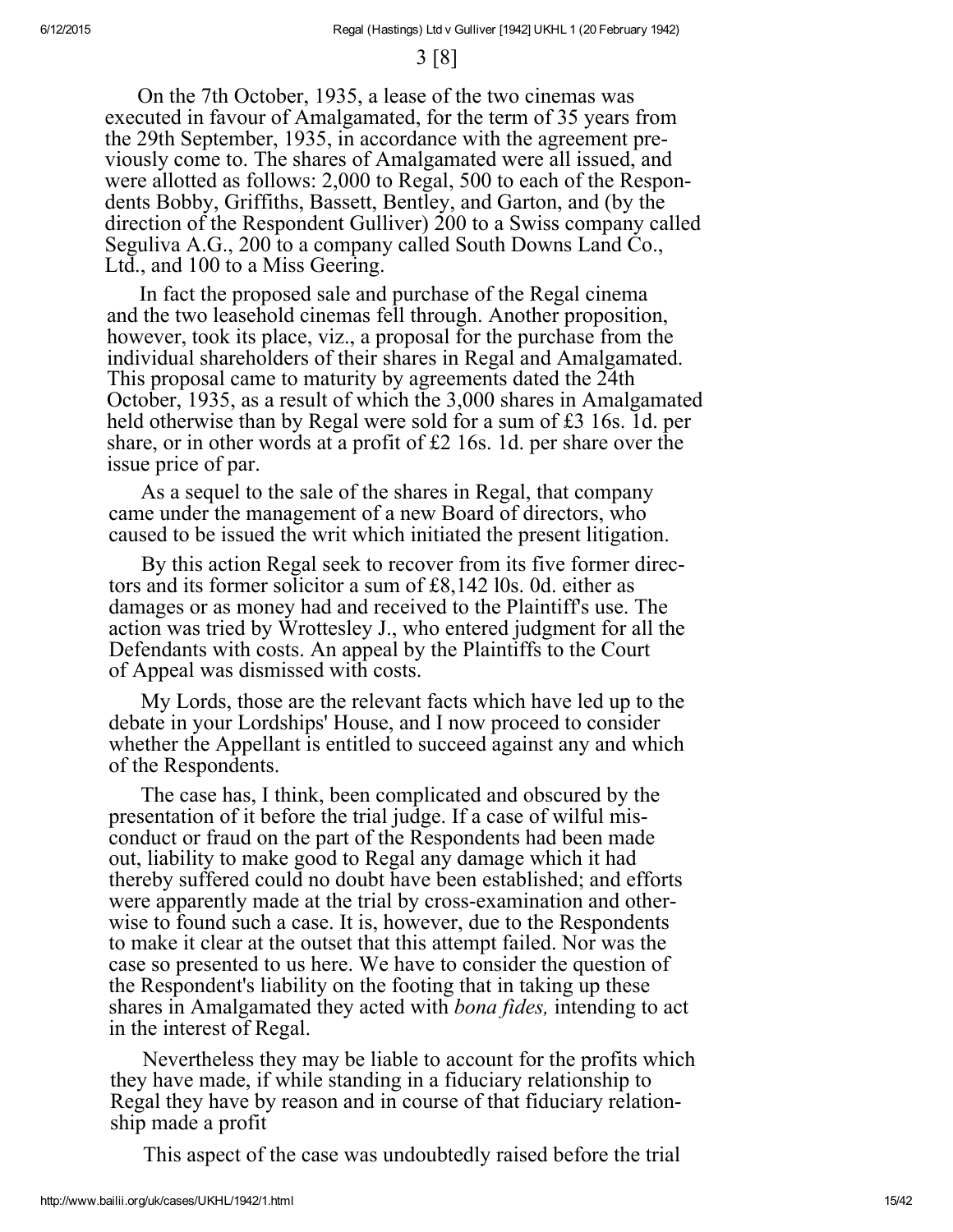judge, but in so far as he deals with it in his judgment, he deals with it on a wrong basis. Having stated at the outset quite truly that what he calls " this stroke of fortune " only came the way of the Respondents because they were the directors and solicitor of Regal, he continues this—

' But in order to succeed the Plaintiff company must show that the "Defendants both ought to have caused and could have caused the Plaintiff "company to subscribe for these shares, and that the neglect to do so caused "a loss to the Plaintiff company. Short of this, if the Plaintiffs can estab "lish that though no loss was made by the company, yet a profit was cor "ruptly made by the directors and the solicitor, then the company can claim "to have that profit handed over to the company, framing the action in such "a case for money had and received by the Defendants for the Plaintiffs' "use."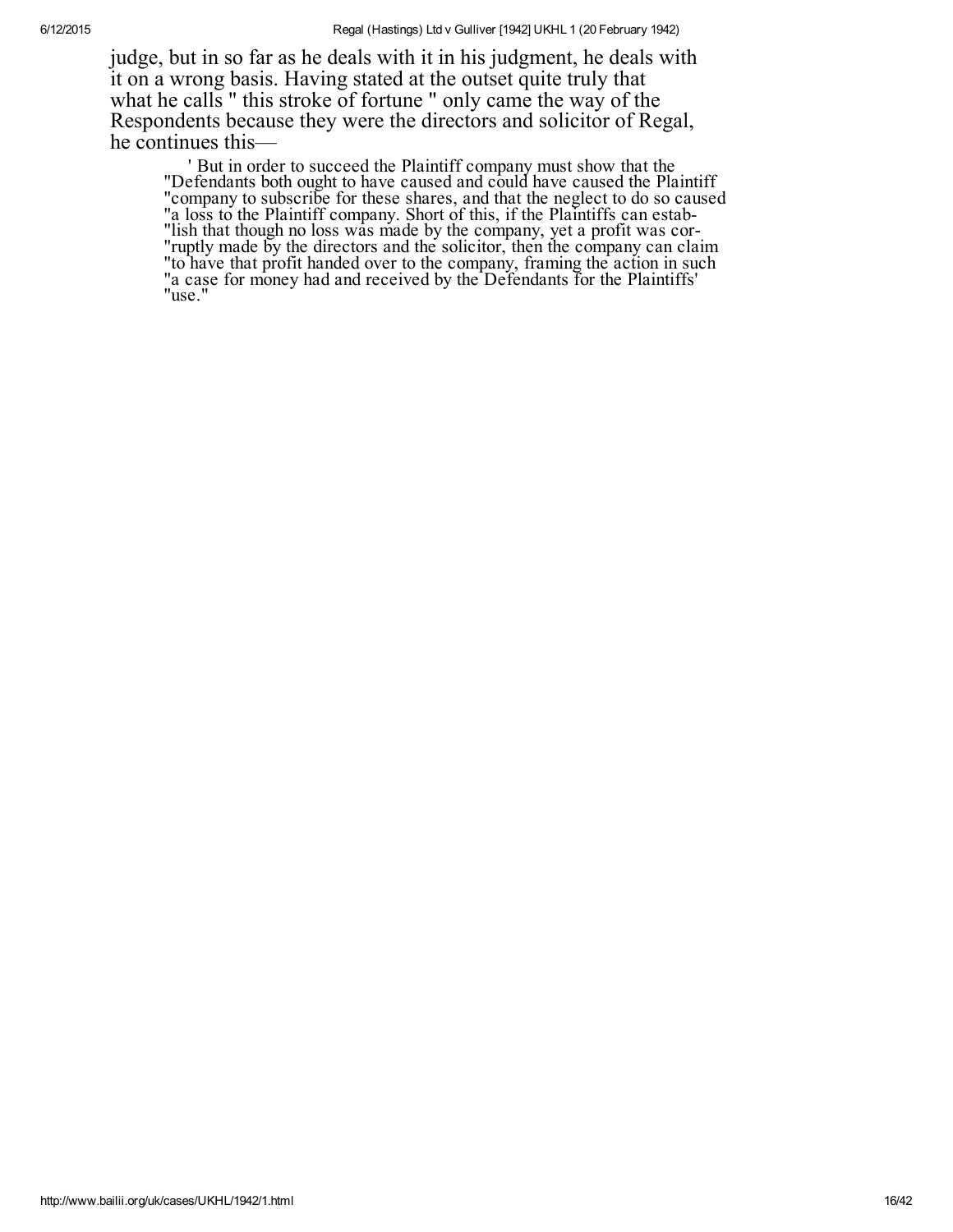### [9] 4

Other passages in his judgment indicate that in addition to this " corrupt" action by the directors, or perhaps alternatively, the Plaintiffs in order to succeed must prove that the Defendants acted mala fide, and not bona fide in the interests of the company, or that there was a plot or arrangement between them to divert from the company to themselves a valuable investment. However relevant such considerations may be in regard to a claim for damages resulting from misconduct, they are irrelevant to a claim against a person occupying a fiduciary relationship towards the Plaintiff for an account of the profits made by that person by reason and in course of that relationship.

In the Court of Appeal, upon this claim to profits, the view was taken that in order to succeed the Plaintiff had to establish that there was a duty on the Regal directors to obtain the shares for Regal. Two extracts from the judgment of the Master of the Rolls show this. After mentioning the claim for damages, he says: -

" The case is put on an alternative ground. It is said that in the cir " cumstances of the case the directors must be taken to have been acting in " the matter of their office when they took those shares; and that accordingly " they are accountable for the profits which they have made. . . . There " is one matter which is common to both these claims which, unless it is " established, appears to me to be fatal: It must be shown that in the " circumstances of the case it was the duty of the directors to obtain these " shares for their company."

Later in his judgment he uses this language: —

" But it is said that the profit realised by the directors on the sale of "the shares must be accounted for by them. That proposition involves that "on the 2nd October, when it was decided to acquire these shares, and at the "moment when they were acquired by the directors, the directors were "taking to themselves something which properly belonged to their com "pany.

Other portions of the judgment appear to indicate that upon this claim to profits, it is a good defence to show bona fides or absence of fraud on the part of the directors in the action which they took, or that their action was beneficial to the company, and the judgment ends thus: —

" That being so, the only way in which these directors could secure that " benefit for their company was by putting up the money themselves. Once<br>" that decision is held to be a *bona fide* one, and fraud drops out of the case,<br>" it seems to me there is only one conclusion, namely, that the App " be dismissed with costs."

My Lords, with all respect I think there is a misapprehension here. The rule of equity which insists on those who by use of a fiduciary position make a profit, being liable to account for that profit, in no way depends on fraud, or absence of *bona fides*; or upon such questions or considerations as whether the profit would or should otherwise have gone to the Plaintiff, or whether the profiteer was under a duty to obtain the source of the profit for the Plaintiff, or whether he took a risk, or acted as he did for the benefit of the Plaintiff, or whether the Plaintiff has in fact been damaged or benefited by his action. The liability arises from the mere fact of a profit having, in the stated circumstances, been made. The profiteer, however honest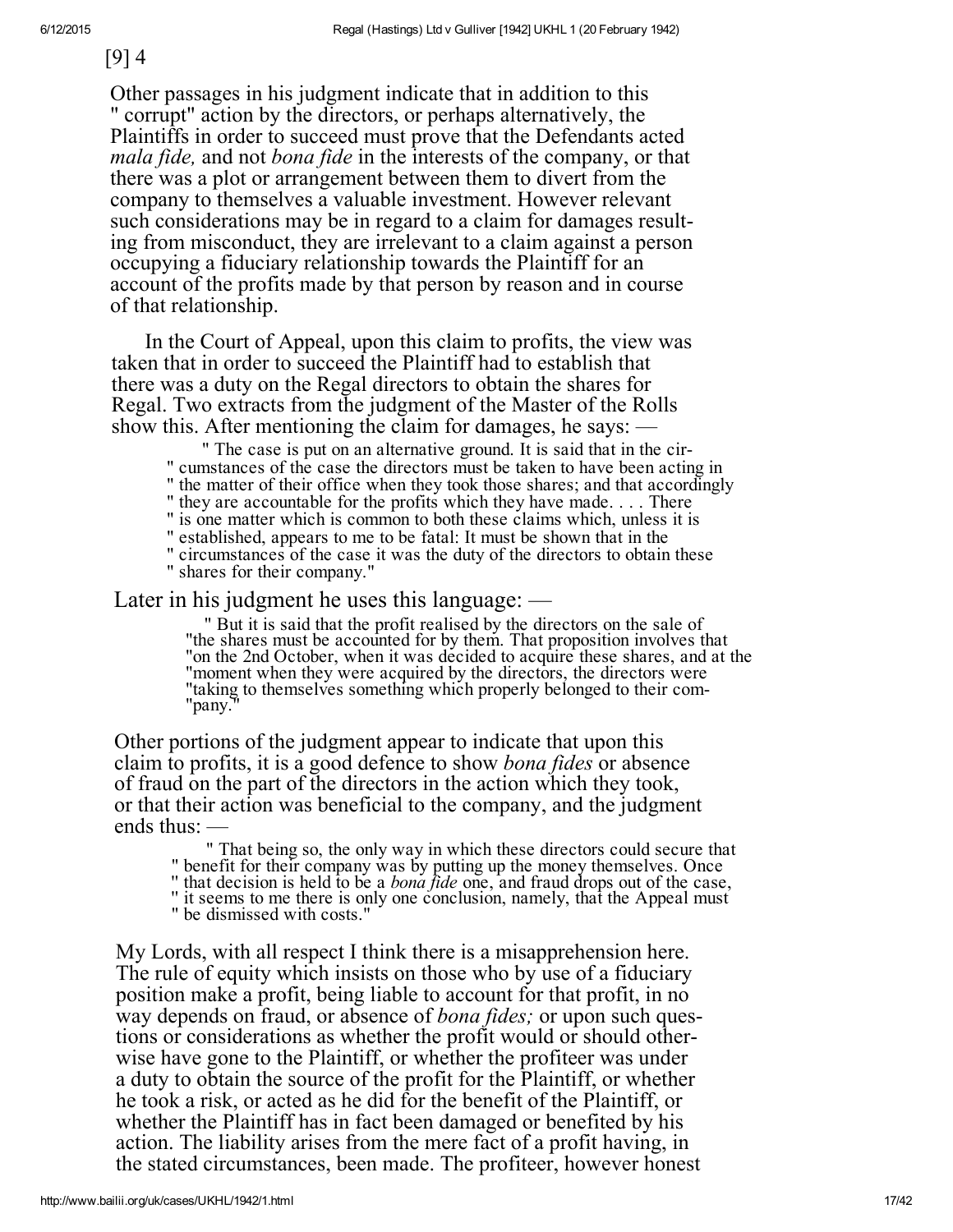and well-intentioned, cannot escape the risk of being called upon to account.

The leading case of *Keech v. Sandford* (Sel. Ch. Ca. 61) is an illustration of the strictness of this rule of Equity in this regard, and of how far the rule is independent of these outside considerations. A lease of the profits of a market had been devised to a trustee for the benefit of an infant. A renewal on behalf of the infant was refused: it was absolutely unobtainable. The trustee, finding that it was impossible to get a renewal for the benefit of the infant, took a lease for his own benefit. His duty to obtain it for the infant was incapable of performance; nevertheless he was ordered to assign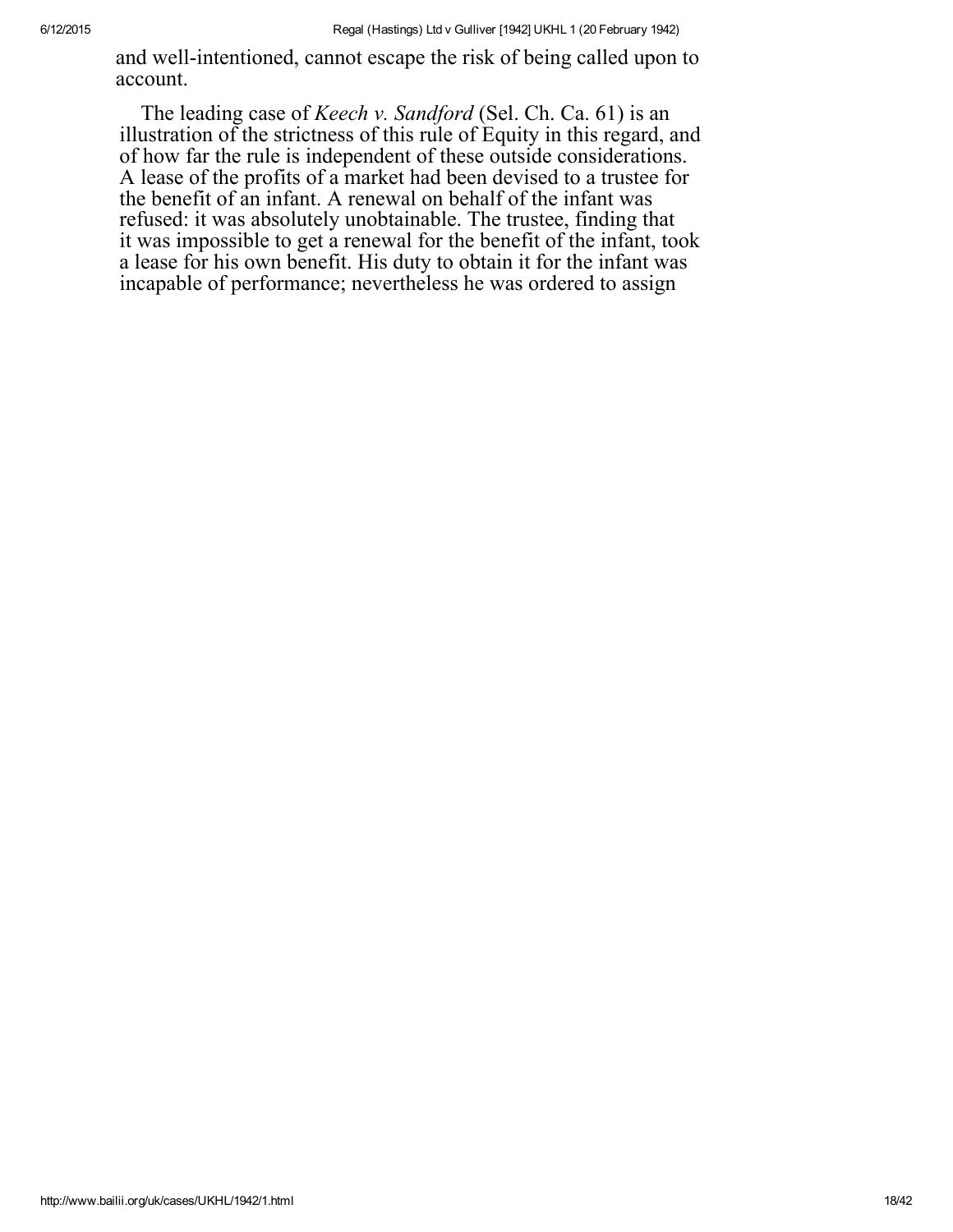### 5 [10]

the lease to the infant, upon the bare ground that if a trustee on the refusal to renew might have a lease for himself, few renewals would be made for the benefit of *cestuis que trust*. This may seem " hard," said Lord King, " that the trustee is the only person of all " mankind who might not have the lease, but it is very proper that " rule should be strictly pursued, and not in the least relaxed ".

One other case in Equity may be referred to in this connection, viz., ex parte James (8 Ves. jun. 337) a decision of Lord Eldon's. That was a case of a purchase of a bankrupt's estate by the solicitor to the commission, and Lord Eldon (at p. 345) refers to the doctrine thus: —

> " The doctrine as to purchases by trustees, assignees, and persons having a confidential character, stands much more upon general principle than upon the circumstances of any individual case. It rests upon this, that the purchase is not permitted in any case, however honest the circumstances, the general interests of justice requiring it to be destroyed in every instance, as no Court is equal to the examination and ascertainment of the truth in much the greater number of cases."

Let me now consider whether the essential matters which the Plaintiff must prove, have been established in the present case.

As to the profit being in fact made there can be no doubt. The shares were acquired at par and were sold three weeks later at a profit of £2 16s. 1d. per share.

Did such of the first rive Respondents as acquired these very profitable shares acquire them by reason and in course of their office of directors of Regal? In my opinion, when the facts are examined and appreciated the answer can only be that they did. The actual allotment no doubt had to be made by themselves and Garton (or some of them) in their capacity as directors of Amalgamated; but this was merely an executive act, necessitated by the alteration of the scheme for the acquisition of the lease of the two cinemas for the sole benefit of Regal and its shareholders through Regal's shareholding in Amalgamated. That scheme could only be altered by or with the consent of the Regal Board. Consider what in fact took place on the 2nd October, 1935. The position immediately before that day is stated in Garton's letter of the 26th September, 1935. The directors were willing to guarantee the rent until the subscribed capital of Amalgamated reached £5,000; Regal was to control Amalgamated and own the whole of its share capital; with the consequence that the Regal shareholders would receive their proportion of the sale price of the two new cinemas. The Respondents then meet on the 2nd October, 1935. They have before them an offer to purchase the Regal cinema for £77,500, and the lease of the two cinemas for £15,000. The offer is accepted. The draft lease is approved; a resolution for its sealing is passed in anticipation of completion in five days. Some of those present, however, shy at giving guarantees, and accordingly the scheme is changed by the Regal directors in a vital respect. It is agreed that a guarantee shall be avoided, by the six Respondents bringing the subscribed capital up to £5,000. I will consider the evidence and the minute in a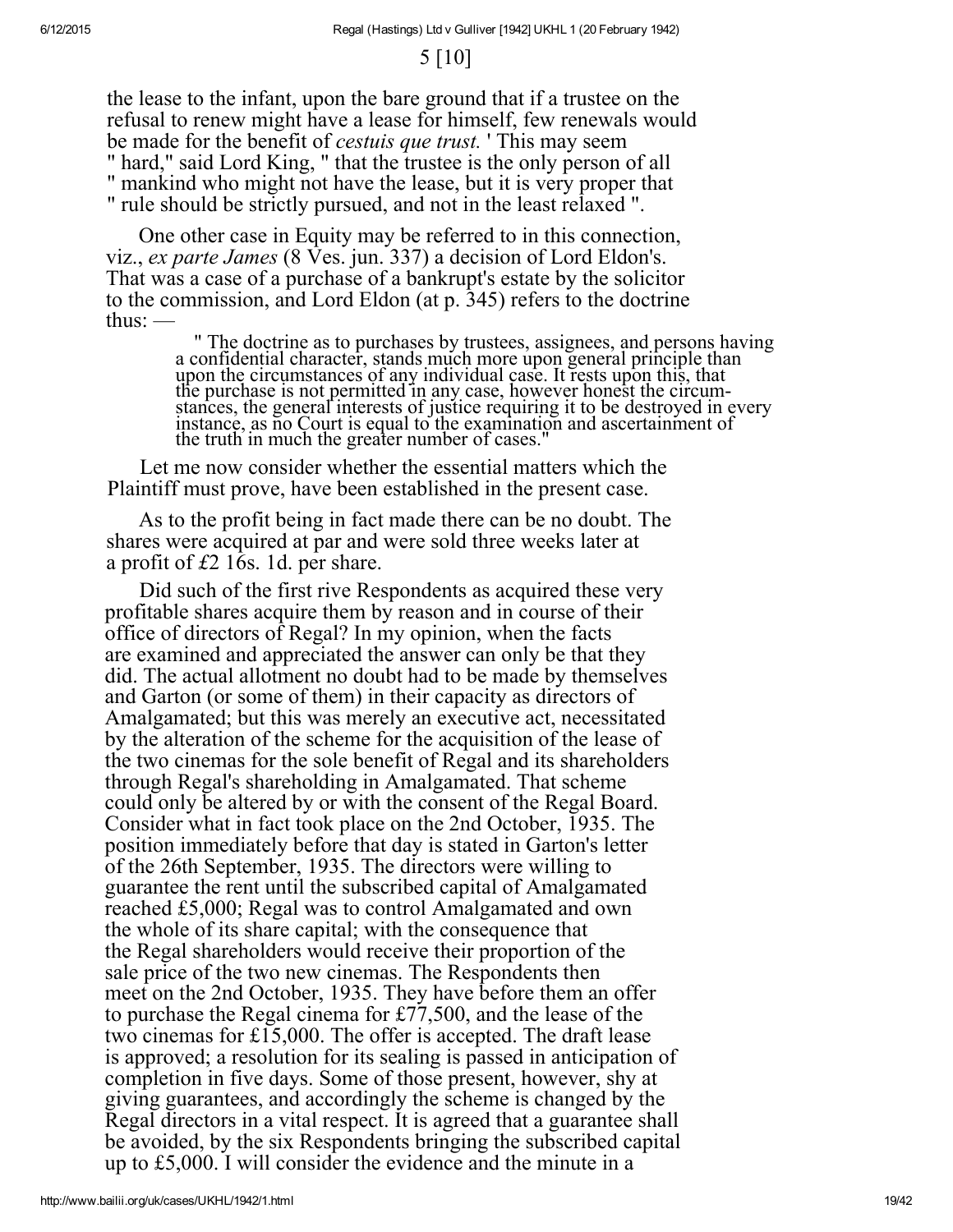moment. The result of this change of scheme (which only the Regal directors could bring about) may not have been appreciated by them at the time; but its effect upon their company and its shareholders was striking. In the first place, Regal would no longer control Amalgamated, or own the whole of its share capital; the action of its directors had deprived it (acting through its shareholders in general meeting) of the power to acquire the shares. In the second place, the Regal shareholders would only receive a largely reduced proportion of the sale price of the two cinemas. The Kegal directors and Garton would receive the moneys of which the Regal shareholders were thus deprived. This vital alteration was brought about in the following circumstances (I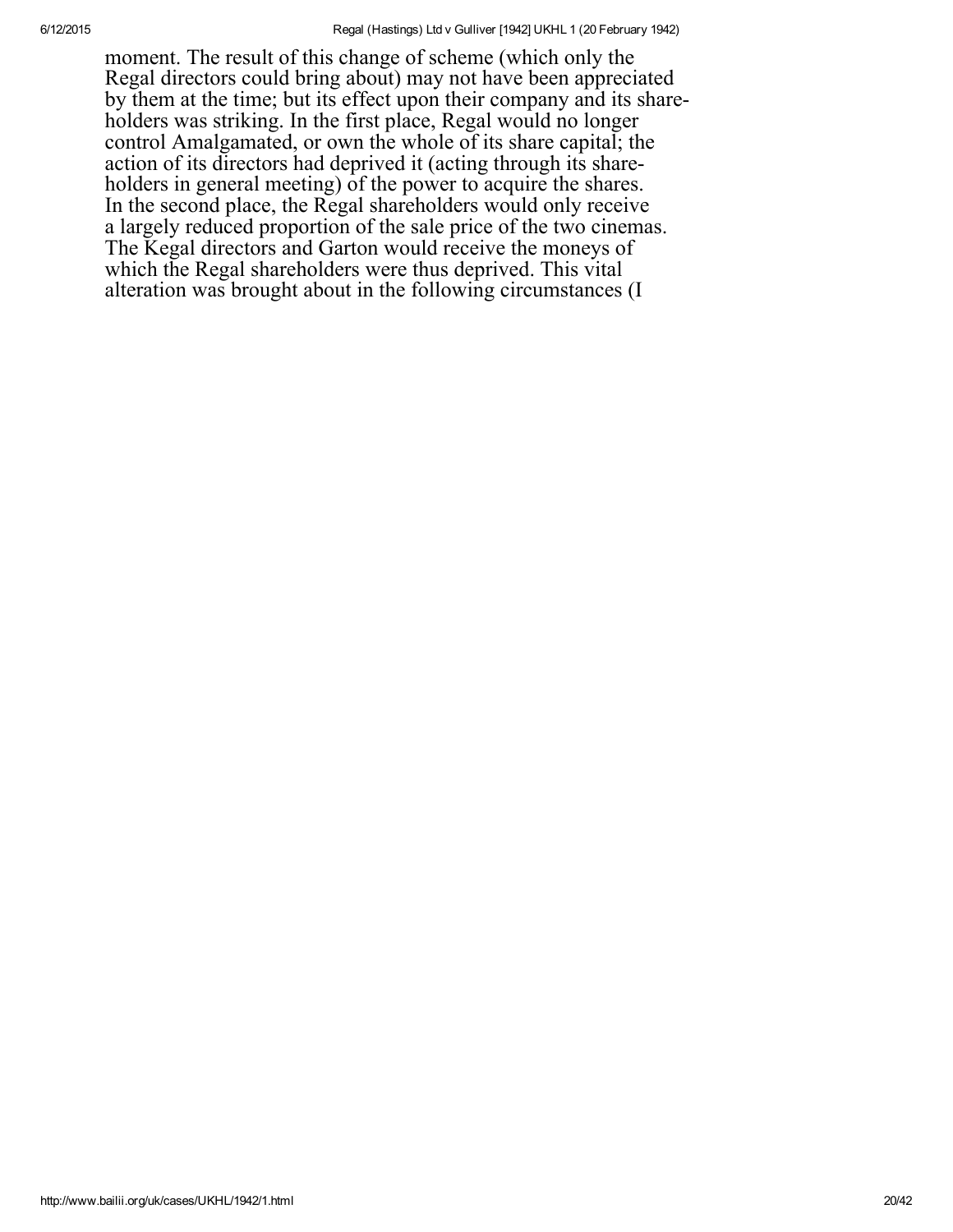#### [11] 6

refer to the evidence of the Respondent Garton.) He was asked what was suggested when the guarantees were refused, and this is his answer:—

> " Mr. Gulliver said ' We must find it somehow. I am willing to find ' £500. Are you willing,' turning to the other four directors of Regal, ' to ' do the same? ' They expressed themselves as willing. He said, ' That 'makes £2,500', and he turned to me and said, ' Garton, you have been ' interested in Mr. Bentley's companies; will you come in to take £500?' I agreed to do so."

Although this matter is recorded in the Amalgamated minutes, this was in fact a decision come to by the directors of Regal, and the subsequent allotment by the directors of Amalgamated was a mere carrying into effect of this decision of the Regal Board. The resolution recorded in the Amalgamated minute runs thus—

" After discussion it was resolved that the directors be invited to sub " scribe for 500 shares each, and that such shares be allotted accordingly ".

As I read that resolution, and my reading agrees with Carton's evidence, the invitation is to the directors of Regal, and is made for the purpose of effectuating the decision which the five directors of Regal had made, that each should take up 500 shares in Amalgamated. The directors of Amalgamated were not conveying an invitation " to themselves. That would be ridiculous. They were merely giving effect to the Regal directors' decision to provide £2,500 cash capital themselves, a decision which had been followed by a successful appeal by Gulliver to Garton to provide the balance.

My Lords, I have no hesitation in coming to the conclusion upon the facts of this case, that these shares when acquired by the directors were acquired by reason, and only by reason, of the fact that they were directors of Regal, and in the course of their execution of that office.

It now remains to consider whether in acting as directors of Regal they stood in a fiduciary relationship to that company. Directors of a limited company are the creatures of Statute, and occupy a position peculiar to themselves. In some respects they resemble trustees, in others they do not. In some respects they resemble agents, in others they do not. In some respects they resemble managing partners, in others they do not. In the case of the Forest of Dean Coal Mining Co. (10 C.D. 450) a director was held not liable for omitting to recover promotion money which had been improperly paid on the formation of the company. He knew of the improper payment, but he was not appointed a director until a later date. It was held that although a trustee of settled property which included a debt would be liable for neglecting to sue for it, a director of a company was not a trustee of debts due to the company and was not liable. I cite two passages from the judgment of Sir George Jessel, M.R.: —

Directors have sometimes been called trustees, or commercial trustees, " and sometimes they have been called managing partners, it does not matter

" what you call them so long as you understand what their true position is,

" which is that they are really commercial men managing a trading concern

" for the benefit of themselves and all the other shareholders in it."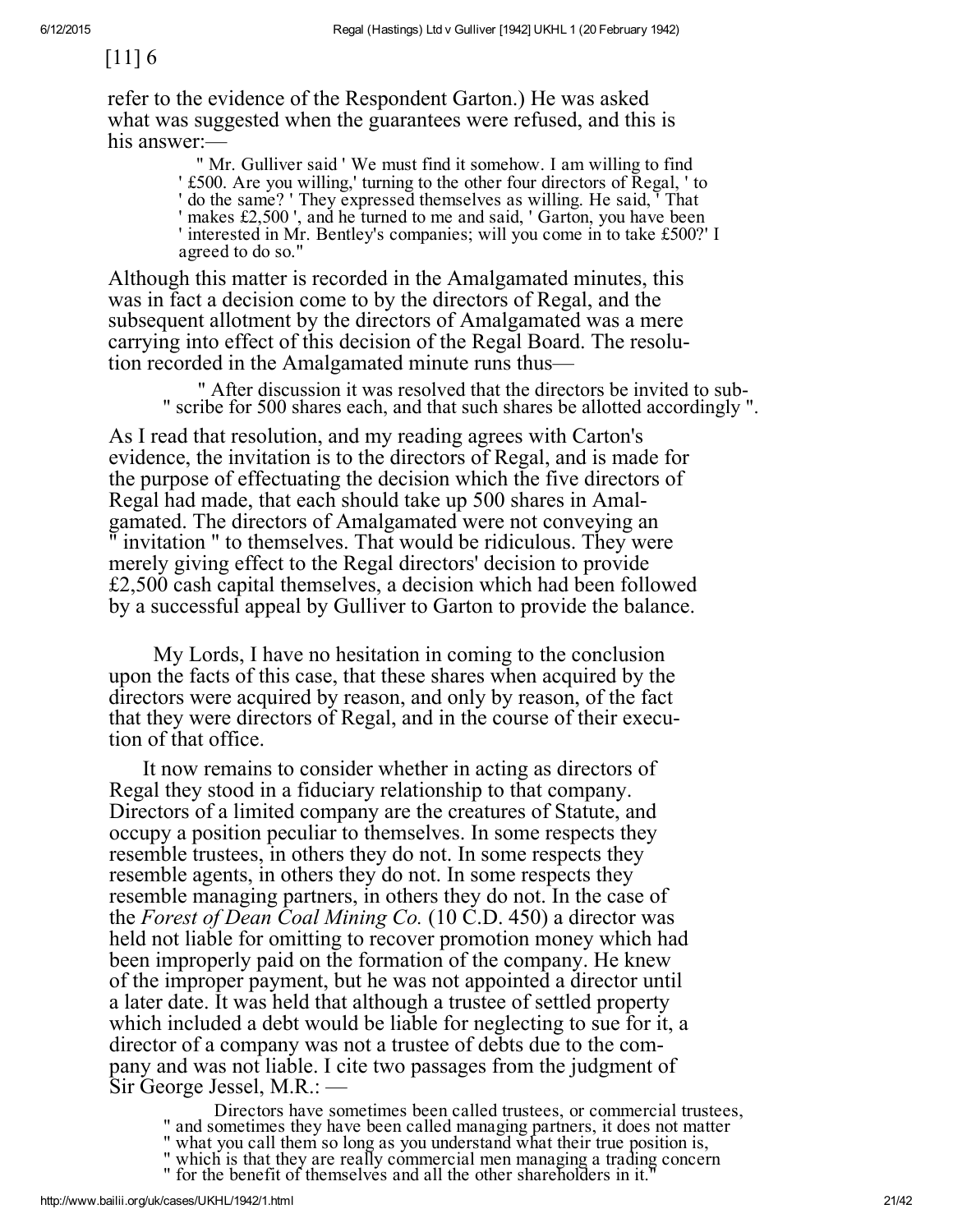Later, after pointing out that traders have a discretion whether they shall sue for a debt, which discretion is not vested in trustees of a debt under a settlement, he says: —

> " Again, directors are called trustees. They are no doubt trustees of assets which have come into their hands, or which are under their control, but they are not trustees of a debt due to the company. ... A director is the managing partner of the concern, and although a debt is due to the concern I do not think it is right to call him a trustee of that debt which remains unpaid, though his liability in respect of it may in certain cases and in some respects be analogous to the liability of a trustee."

The position of directors was considered by Kay, J., in the case of the Faure Electric Co.  $(40 \text{ C.D. } 141)$ . That was a case of directors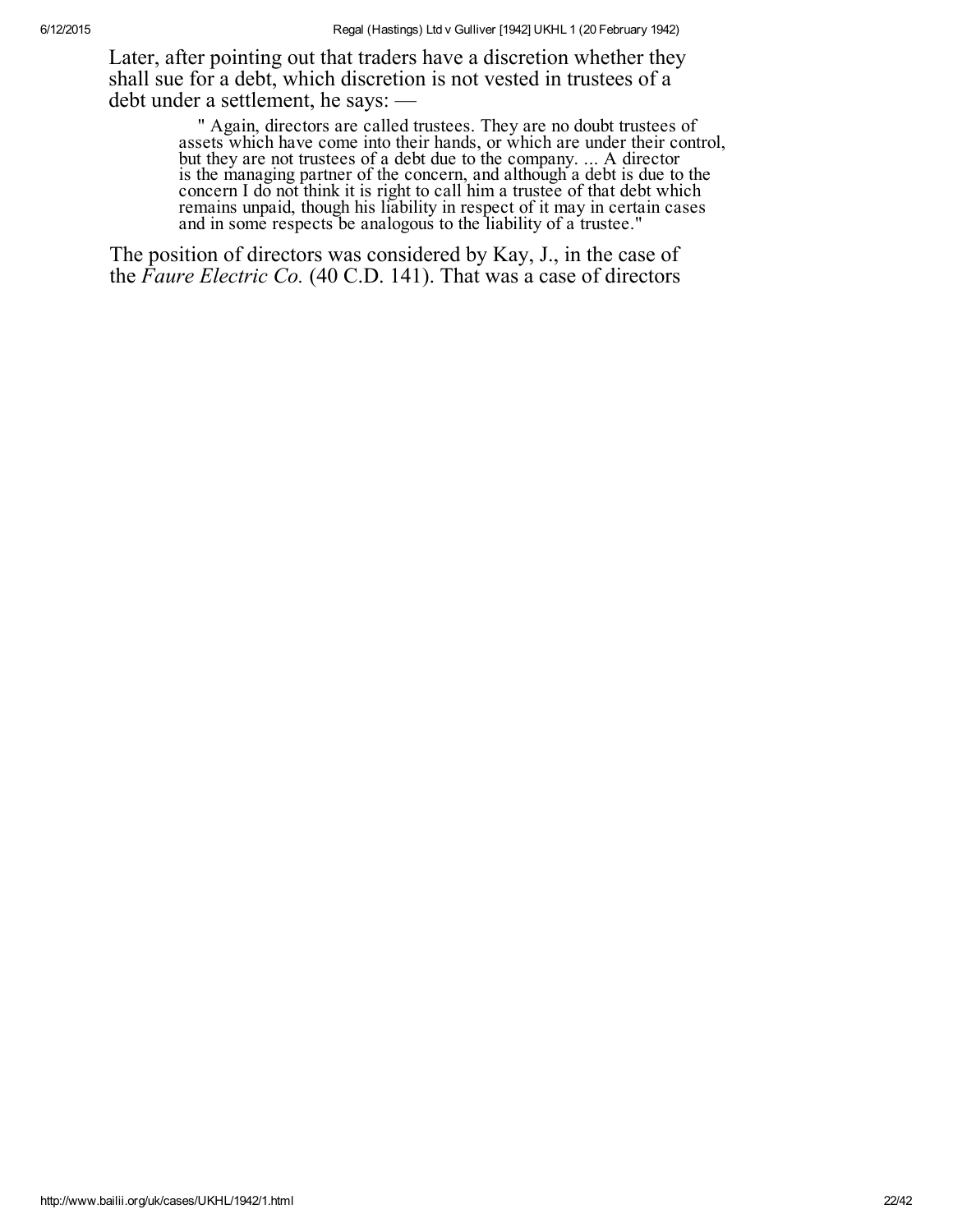### 7 [12]

having applied the company's money in payment of an improper commission; a claim was made for the loss thereby occasioned to the company. In referring to the liability of directors, the learned judge pointed out that directors were not trustees in the sense of trustees of a settlement, that the nearest analogy to their position would be that of a managing agent of a mercantile house with large powers, but that there was no analogy which was absolutely perfect; and he added: —

" However, it is quite obvious that to apply to directors the strict rules " of the Court of Chancery with respect to ordinary trustees might fetter " their action to an extent which would be exceedingly disadvantageous to

" the companies they represent."

In addition a passage from the judgment of Bowen, L.J., in Imperial Hydropathic Co. v. Hampson (23 C.D. 1) may be usefully recalled. He says:

" I should wish ... to begin by remarking this, that when persons " who are directors of a company are from time to time spoken of by judges " as agents, trustees, or managing partners of the company, it is essential " to recollect that such expressions are used not as exhaustive of the powers " or responsibilities of those persons, but only as indicating useful points '' of view from which they may for the moment, and for the particular pur " pose, be considered—points of view at which for the moment they seem " to be either cutting the circle or falling within the category of the suggested " kind. It is not meant that they belong to the category, but that it is " useful for the purpose of the moment to observe that they fall *pro tanto* " within the principles which govern that particular class."

These three cases, however, were not concerned with the question of directors making a profit; but that the equitable principle in this regard applies to directors is beyond doubt. In Parker v. McKenna (L.R. 10 Ch. 96), a new issue of shares of a joint stock bank was offered to the existing shareholders at a premium. The directors arranged with one Stock to take, at a larger premium, the shares not taken up by the existing shareholders. Stock, being unable to fulfil his contract, requested the directors to relieve him of some. They did so, and made a profit. They were held accountable for the profit so made. The Lord Chancellor (Lord Cairns) stated (at p. 118) that:  $\frac{ }{ }$ 

" The Court will not enquire, and is not in a position to ascertain, " whether the Bank has lost or not lost by the acts of the directors. All that the Court has to do is to examine whether a profit has been made by an<br>l'agent, without the knowledge of his principal, in the course and execution<br>l'of his agency, and the Court finds in my opinion that these agents in th ' course of their agency have made a profit, and for that profit they must ' in my opinion account to their principal."

In the same case James, L.J., (at p. 124) stated his view in the following terms: —

' It appears to me very important that we should concur in laying down " again and again the general principle that in this Court, no agent in the " course of his agency, in the matter of his agency, can be allowed to make " any profit without the knowledge and consent of his principal, that that " rule is an inflexible rule, and must be applied inexorably by this Court, " which is not entitled in my judgment to receive evidence, or suggestion, or " argument, as to whether the principal did or did not suffer any injury in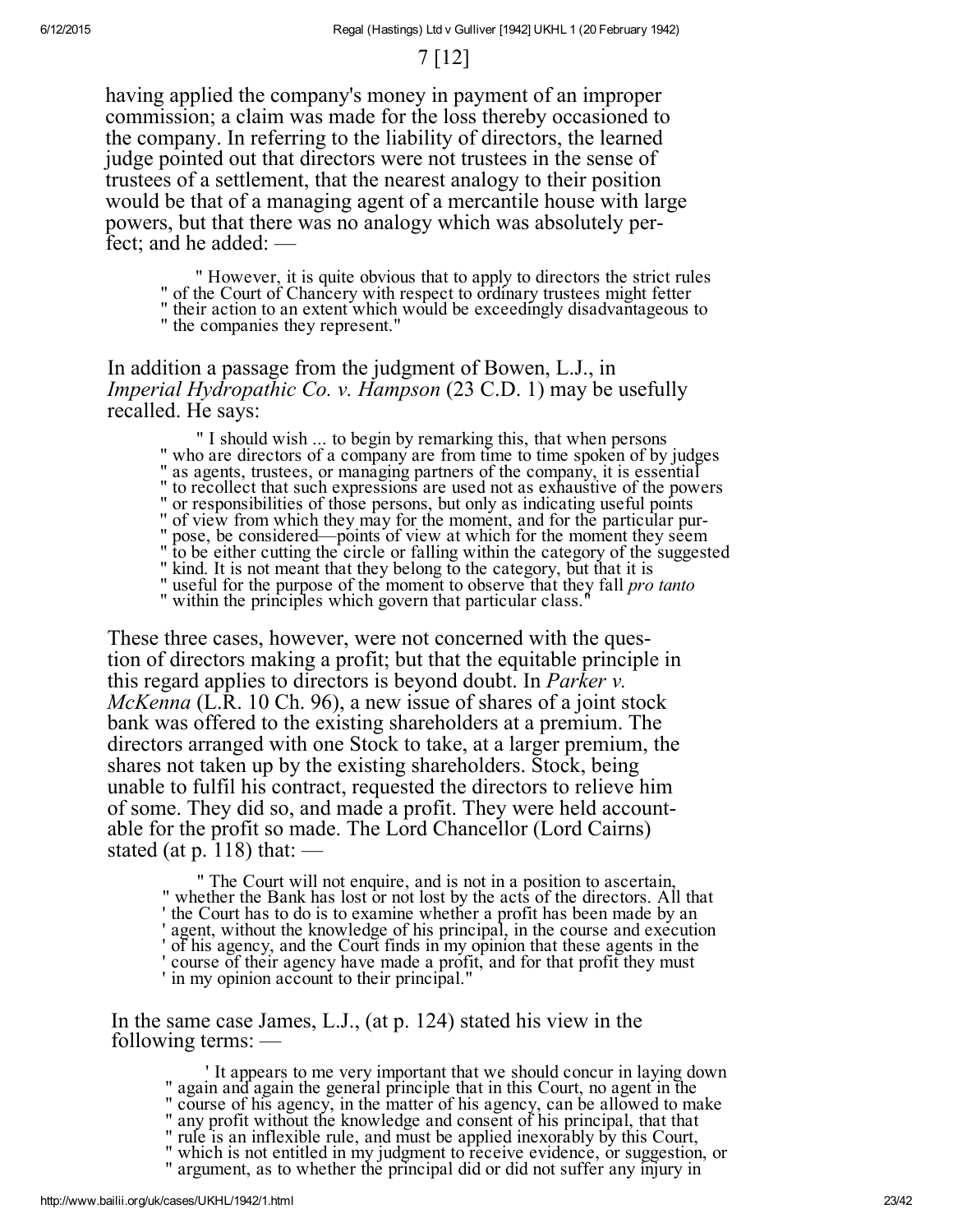" fact, by reason of the dealing of the agent, for the safety of mankind

" requires that no agent shall be able to put his principal to the danger of " such an enquiry as that."

In the case of the Imperial Mercantile Credit Association v. Coleman (6 E. & I. App. 189) one Coleman, a stockbroker and a director of a financial company, had contracted to place a large amount of railway debentures for a commission of 5 per cent. He proposed that his company should undertake to place them for a commission of 1 1/2 per cent. The 5 per cent, commission was in due course paid to the director, who paid over the 1 1/2 per cent, to the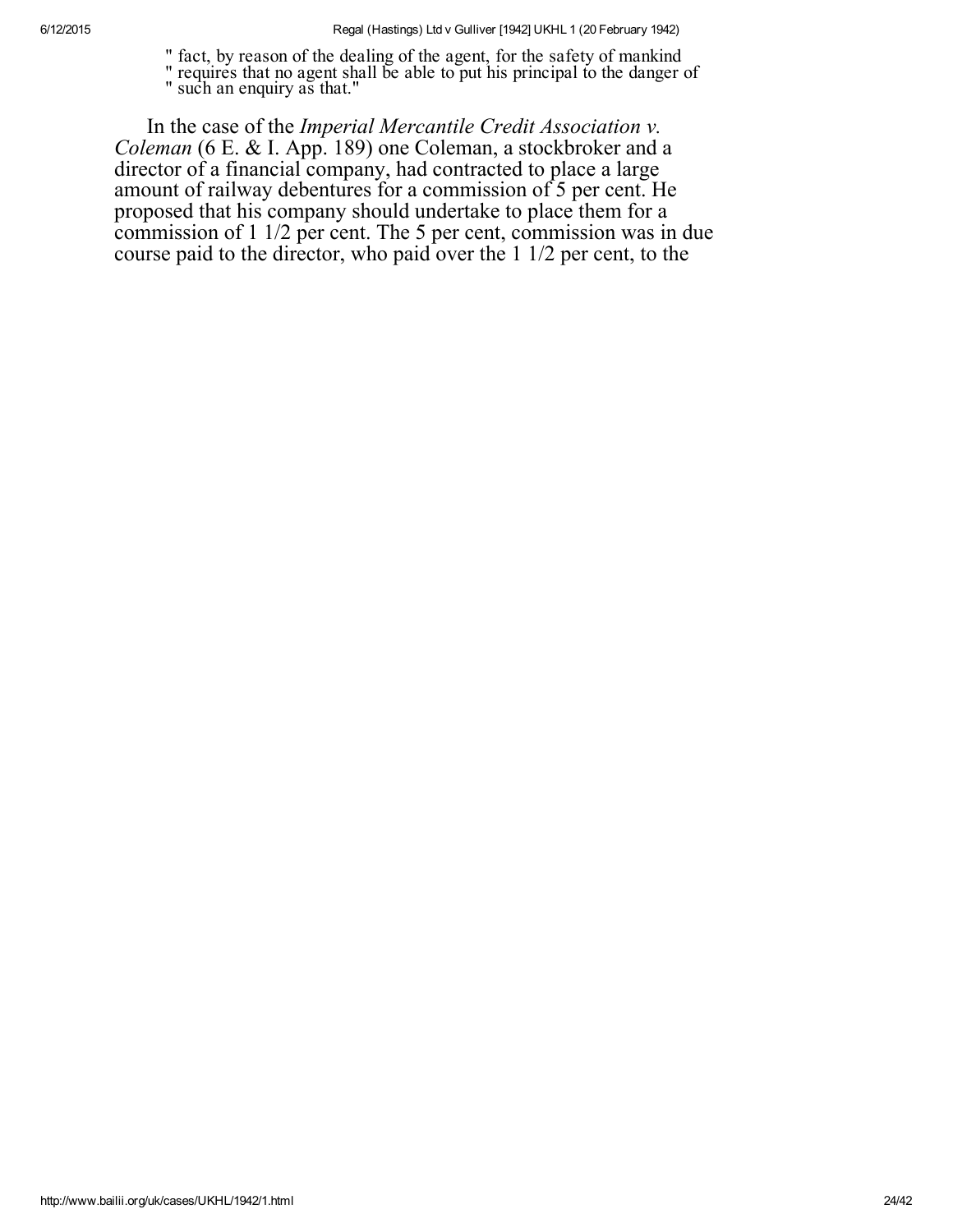#### [13] 8

company. He was held liable to account for the 3 1/2 per cent., by Malins, V.C., who said (see 6 Ch. App. at  $p. 563$ ):  $-$ 

" It is of the highest importance that it should be distinctly understood

" that it is the duty of directors of companies to use their best exertions for

" the benefit of those whose interests are committed to their charge, and that " they are bound to disregard their own private interests whenever a regard

" to them conflicts with the proper discharge of such duty."

His decree was reversed by Lord Hatherley on the ground that the transaction was protected under the company's Articles of Association. Your Lordships' House, however, thought that in the circumstances of the case the Articles of Association gave no protection, and restored the decree with unimportant variations. The liability was based on the view, which was not disputed by Lord Hatherley, that the director stood in a fiduciary relationship to the company. That relationship being established he could not keep the profit which had been earned by the funds of the company being employed in taking up the debentures. The Courts in Scotland have treated directors as standing in a fiduciary relationship towards their company and, applying the equitable principle, have made them accountable for profits accruing to them in the course and by reason of their directorships. It will be sufficient to refer to the case of the Huntington Copper Co. v. Henderson (4 Rettie 294) in which the Lord President cites with approval the following passage from the Lord Ordinary's judgment: —

" Whenever it can be shown that the trustee has so arranged matters as " to obtain an advantage, whether in money or in money's worth, to himself " personally through the execution of his trust, he will not be permitted to

" retain it, but be compelled to make it over to his constituent."

In the result I am of opinion that the directors standing in a fiduciary relationship to Regal in regard to the exercise of their powers as directors, and having obtained these shares by reason and only by reason of the fact that they were directors of Regal and in the course of the execution of that office, are accountable for the profits which they have made out of them. The equitable rule laid down in *Keech v. Sandford, ex parte James* and similar authorities applies to them in full force. It was contended that these cases were distinguishable by reason of the fact that it was impossible for Regal to get the snares owing to lack of funds, and that the directors in taking the shares were really acting as members of the public. I cannot accept this argument. It was impossible for the cestui quo trust in Keech v. Sandford to obtain the lease, nevertheless the trustee was accountable: and the suggestion that the directors were applying simply as members of the public is a travesty of the facts. They could, had they wished, have protected themselves by a resolution (either antecedent or subsequent) of the Regal shareholders in general meeting. In default of such approval, the liability to account must remain.

The result is that in my opinion each of the Respondents Bobby, Griffiths, Bassett and Bentley is liable to account for the profit which he made on the sale of his 500 shares in Amalgamated.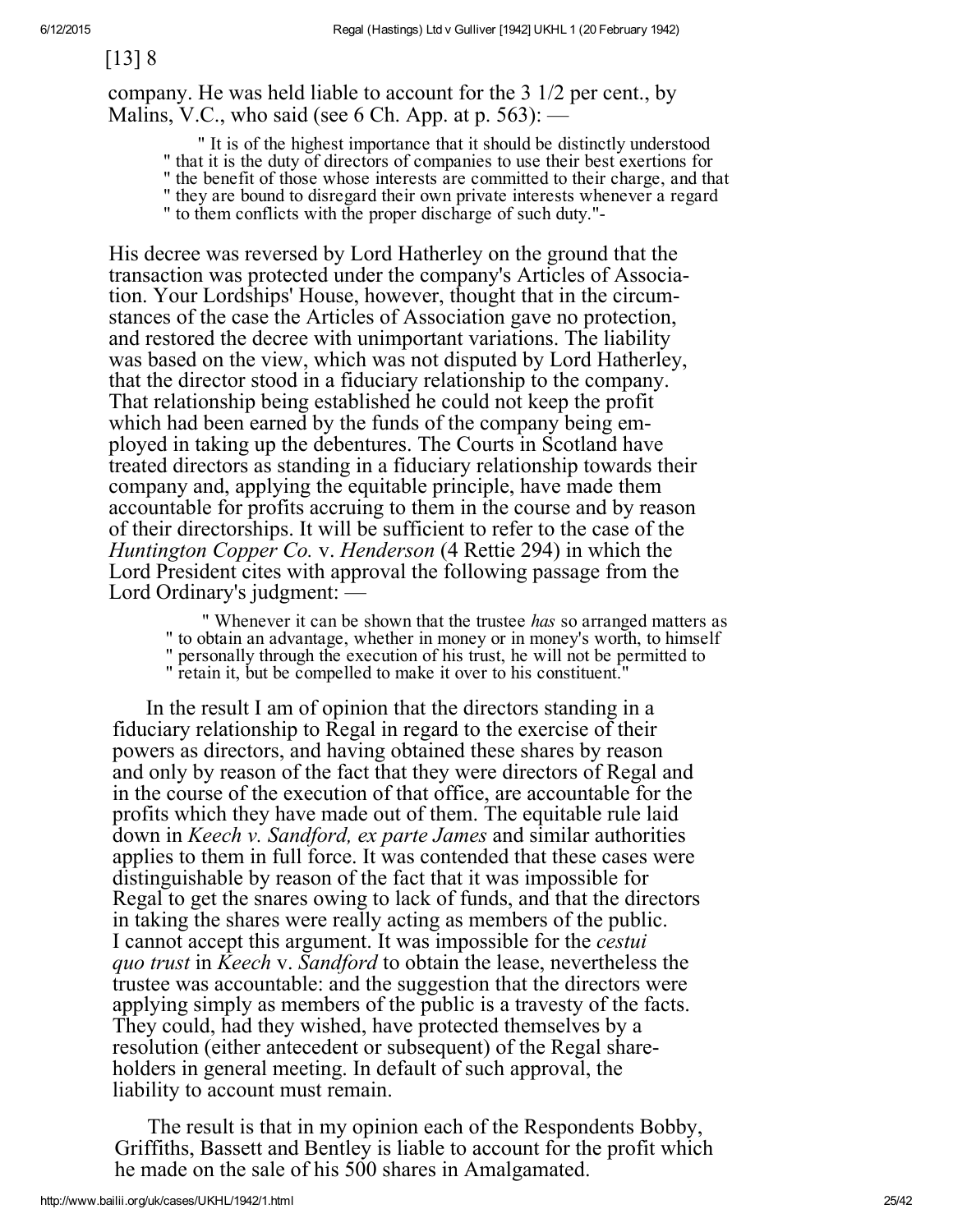The case of the Respondent Gulliver, however, requires some further consideration, for he has raised a separate and distinct answer to the claim. He says—" I never promised to subscribe for " shares in Amalgamated. I never did so subscribe. I only promised " to find others who would be willing to subscribe. I only found " others who did subscribe. The shares were theirs; they were never " mine. They received the profit. I received none of it." If these are the true facts, his answer seems complete. The evidence in my opinion establishes his contention. Throughout his evidence Gulliver insisted that he only promised to find £500, not to subscribe it himself. The £500 was paid by two cheques in favour of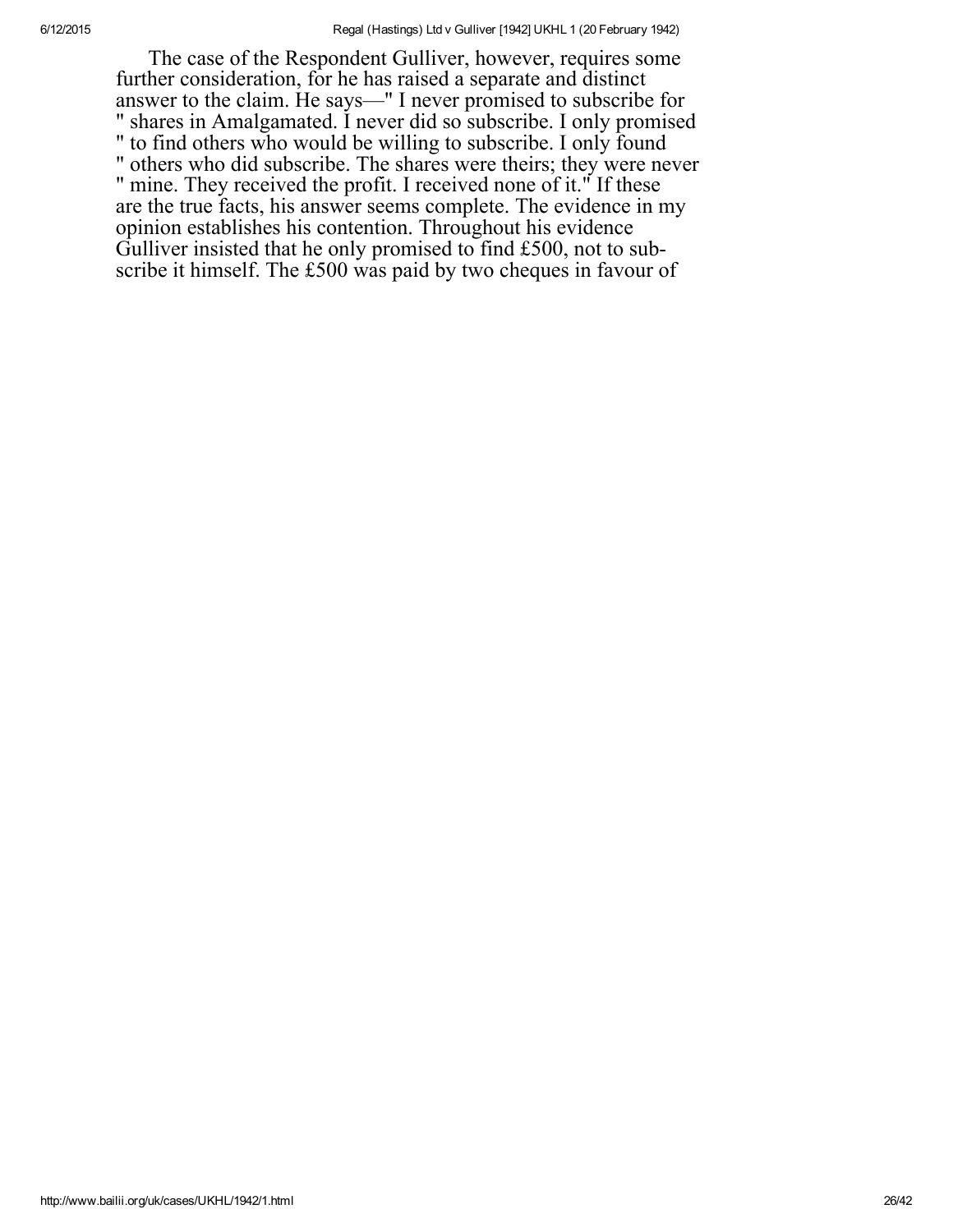### 9 [14]

Amalgamated, one a cheque for £200 signed by Gulliver as director and on behalf of the Swiss company Seguliva, the other a cheque for £300 signed by Gulliver as managing director of South Downs Land Co., Ltd. They were enclosed in a letter of the 3rd October, 1935, from Gulliver to Garton, in which Gulliver asks that the share certificates be issued as follows: 200 shares in the name of himself, Charles Gulliver, 200 shares in the name of South Downs Co., Ltd., and 100 shares in the name of Miss S. Geering. The money for Miss Geering's shares was apparently included in South Down Co.'s cheque. The certificates were made out accordingly, the 200 shares in Gulliver's name being, he says, the shares subscribed for by the Swiss company.

When the sale and purchase of the Amalgamated shares was arranged, the agreement for the sale and purchase was signed on behalf of the vendor shareholders (other than the Respondent Bentley) by Garton & Co.: and in a letter of the 17th October, 1935, Gulliver sent to Garton (who held the three certificates) three transfers, viz. (1) a transfer of 200 shares executed by South Downs Land Co., Ltd., (2) a transfer of 200 shares executed by himself, and (3) a transfer of 100 shares executed by Miss Geering. When the purchase money was paid cheques were drawn as follows: a cheque for £360 in favour of Miss Geering, a cheque for £720 in favour of South Downs Land Co., Ltd., and a cheque for the same amount in favour of Gulliver. By letter of the 24th October, 1935, written by Gulliver to the National Provincial Bank, these cheques were paid into the respective accounts of Miss Geering, South Downs Land Co., Ltd., and Seguliva, A.G.

From the evidence of Gulliver it appeared that Miss Geering is a friend who from time to time makes investments on his advice; that the issued capital of South Downs Land Co., Ltd., is £1,000 in £1 shares, held by some 11 or 12 shareholders, of whom Gulliver is one and holds 100 shares; and that in the Swiss company Gulliver holds 85 out of 500 shares.

It is of the first importance on this part of the case to bear in mind that these directors have been acquitted of all suggestion of mala fides in regard to the acquisition of these shares. They had no reason to believe that they could be called to account. Why then should Gulliver go to the elaborate pains of having the shares put into the names of South Downs Co. and Miss Geering, and of having the proceeds of sale paid into the respective accounts before mentioned, if the shares and proceeds really belonged to him ? Ex hypothesi he had no reason for concealment; and no question was raised against the transaction until months after the proceeds of sale had been paid into the banking accounts of those whom Gulliver asserts to have been the owners of the shares. I can see no reason for doubting that the shares never belonged to Gulliver, and that he made no profit on the sale thereof.

http://www.bailii.org/uk/cases/UKHL/1942/1.html 27/42 Counsel for the Appellant, however, contended that the trial judge had found as a fact that Gulliver was the owner of the shares; and he relied on certain scattered passages in the judgment, the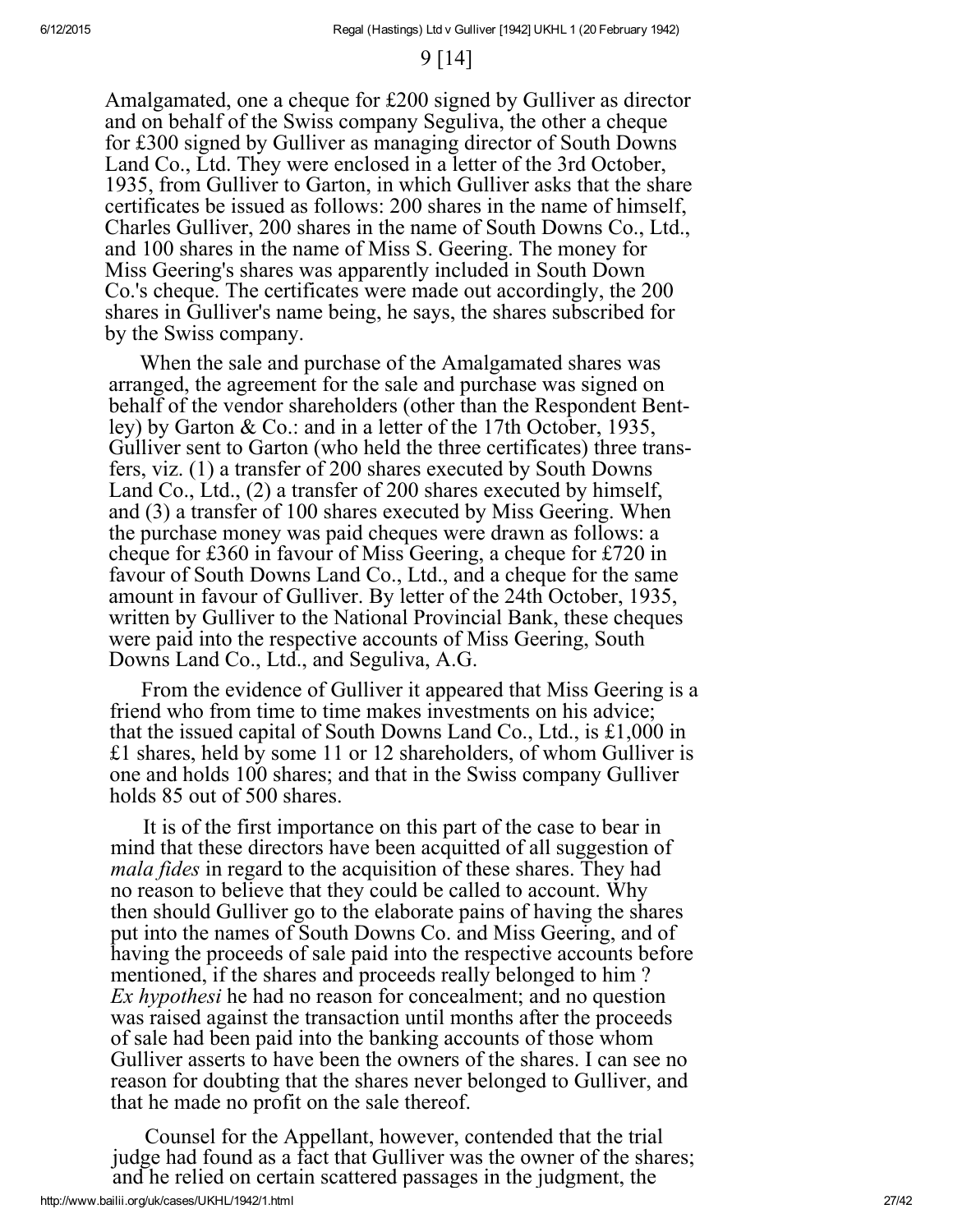strongest of which seems to me to be the one in which the learned Judge said—" I may say this with regard to Mr. Gulliver, that I " have not been misled in any way or led to decide in his favour by " the fact that he handed over his shares to his nominees, but rather " the reverse ". I cannot regard that as a finding by the judge that the shares were subscribed for by Gulliver under aliases, and that the shares and the proceeds of sale in fact belonged to him. It is equally susceptible of the meaning that he allowed others to subscribe for the shares which he could have obtained for himself had he so wished. But if it be claimed as a finding of fact in the former sense, all I can say is that there is no evidence which in my opinion would justify such a finding.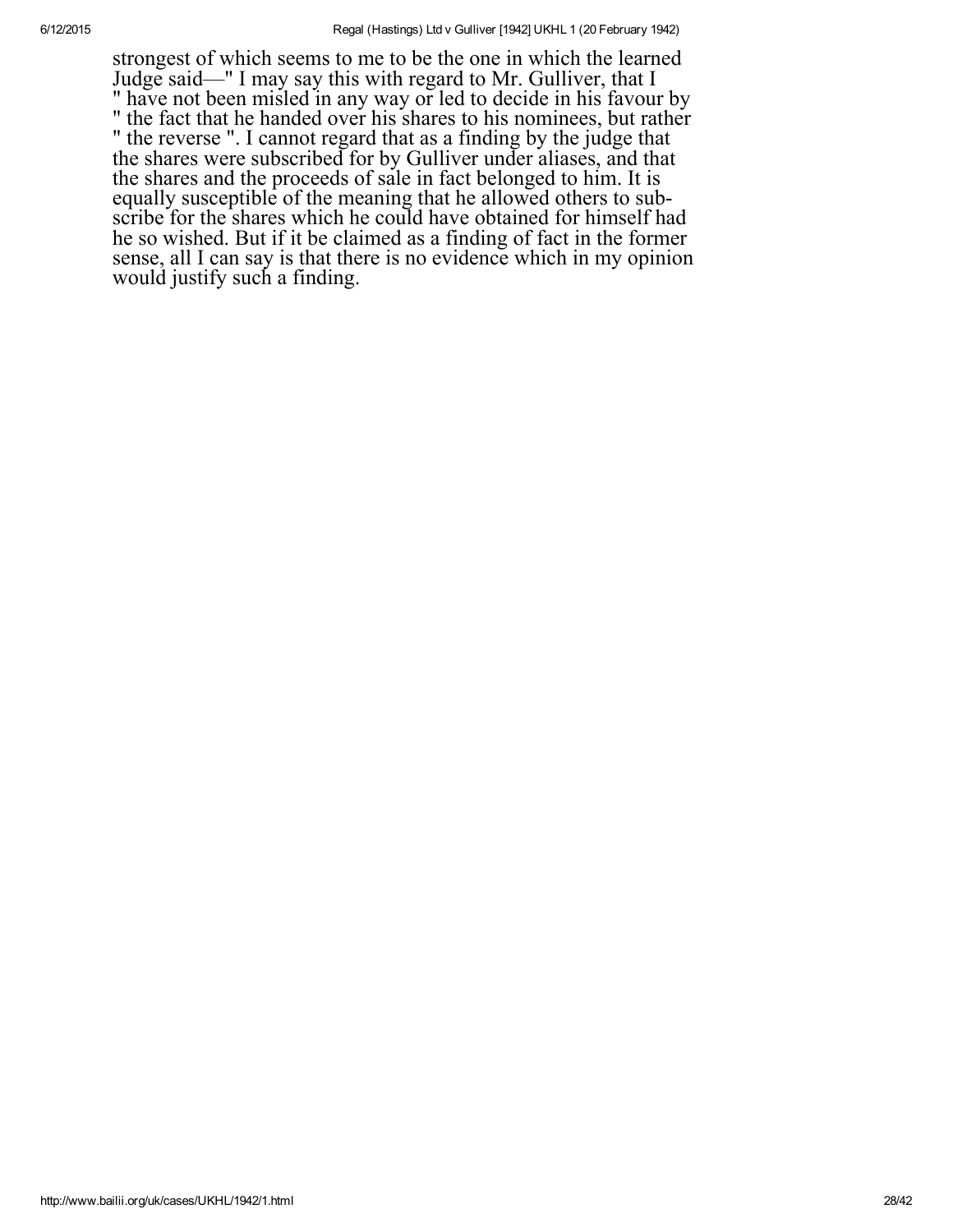#### [15] 10

It was further argued that even if the shares and the proceeds of sale did not belong to Gulliver, he is nevertheless liable to account to Regal for the profit made by the owners of the shares, and that upon the authority of the case of the Liquidators of the Imperial Mercantile Credit Association v. Coleman, to which I have already referred. One of the contentions put forward there by Coleman was that his transaction was a transaction for the benefit of a partnership in the profits of which he was only interested to the extent of a half, and that accordingly he could only be made accountable to that extent. That contention was disposed of by Lord Cairns in the following terms: —

" My Lords, I think there is no foundation for this argument. The "profit on the transaction was obtained by Mr. Coleman, and in the view "that I take was obtained by him as a director of the Association. Whether "he desired ori whether he determined to reserve it all to himself or to share "it with his firm appears to me to be perfectly immaterial. The source from "which the profit is derived is Mr. Coleman. It is only through him that "his firm can claim. He is liable for the whole of the profits which were "obtained; and it is not the course for a Court of Equity to enter into the "consideration of what afterwards would have become of those profits."

I am unable to see how this authority helps Regal if it be assumed that neither the shares nor the profit ever belonged to Gulliver.

It was further said that Gulliver must account for whatever profits he may have made indirectly through his shareholding in the two companies, and that an enquiry should be directed for this purpose. As to this, it is sufficient to say that there is no evidence to ground such an enquiry. Indeed the evidence so far as it goes shows that neither company has distributed any part of the profit.

Finally, it was said that Gulliver must account for the profit on the 200 shares as to which the certificate was in his name. But if in fact the shares belonged beneficially to the Swiss company (and that is the assumption for this purpose), the proceeds of sale did not belong to Gulliver, and were rightly paid into the Swiss company's banking account: Gulliver accordingly made no profit for which he is accountable.

As regards Gulliver, this Appeal should in my opinion be dismissed.

There remains to consider the case of Garton. He stands on a different footing from the other Respondents in that he was not a director of Regal. He was Regal's legal adviser; but in my opinion he has a short but effective answer to the Plaintiffs' claim. He was requested by the Regal directors to apply for 500 shares. They arranged that they themselves should each be responsible for £500 of the Amalgamated capital, and they appealed, by their chairman, to Garton to subscribe the balance of £500 which was required to make up the £3,000. In law his action, which has resulted in a profit, was taken at the request of Regal, and I know of no principle or authority which would justify a decision that a solicitor must account for profit resulting from a transaction which he has entered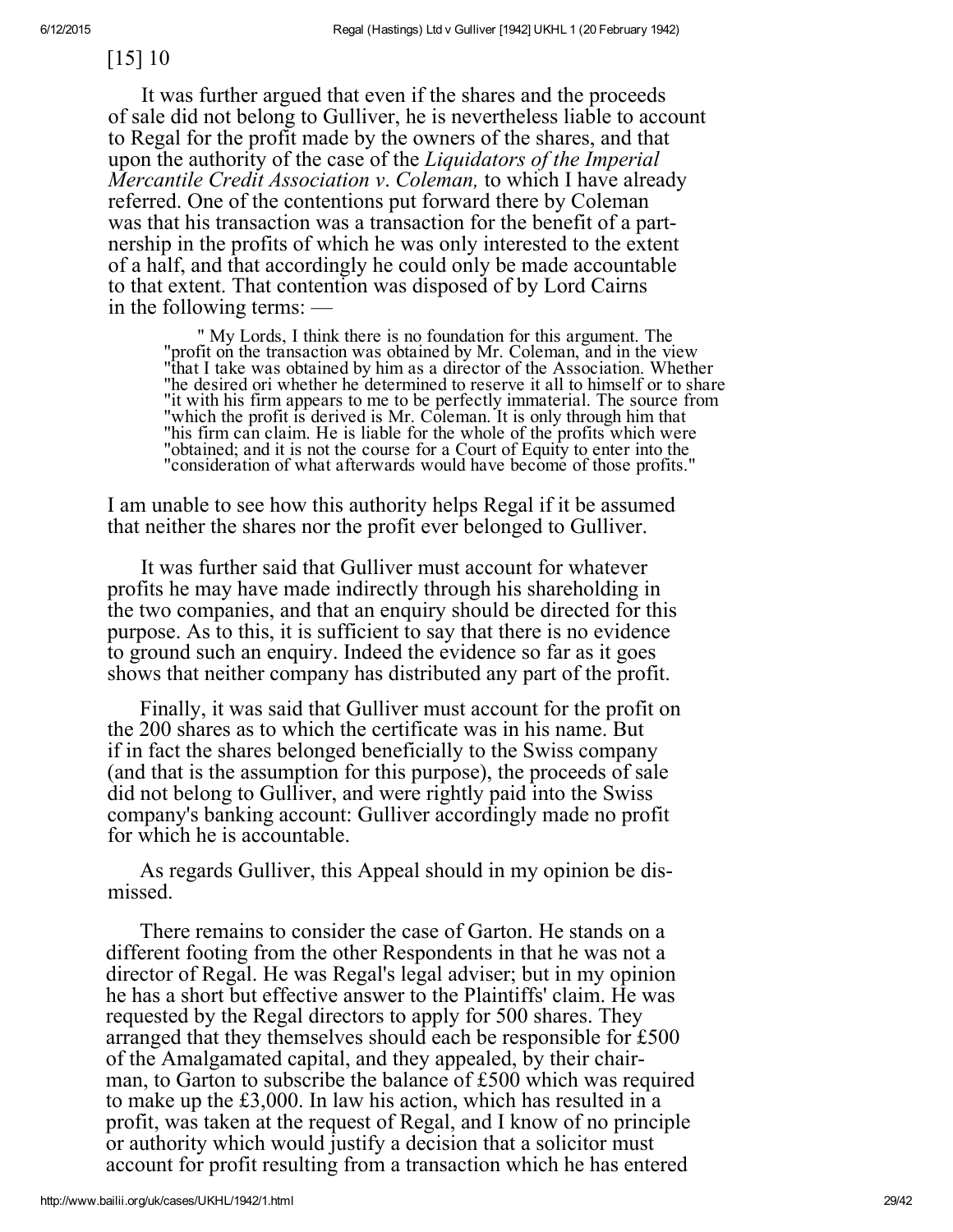into on his own behalf, not merely with the consent, but at the request of his client.

My Lords, in my opinion the right way in which to deal with this Appeal is (1) to dismiss the Appeal as against the Respondents Gulliver and Garton with costs,  $(2)$  to allow it with costs as against the other four Respondents, and  $(3)$  to enter judgment as against each of these four Respondents for a sum of £1,402 1s. 8d. with interest at 4 per cent, from the 25th October, 1935, as to £1,300 part thereof, and from, the 5th December, 1935, as to the balance. As regards the liability of these four Respondents for costs, I have read the shorthand notes of the evidence at the trial, and it is clear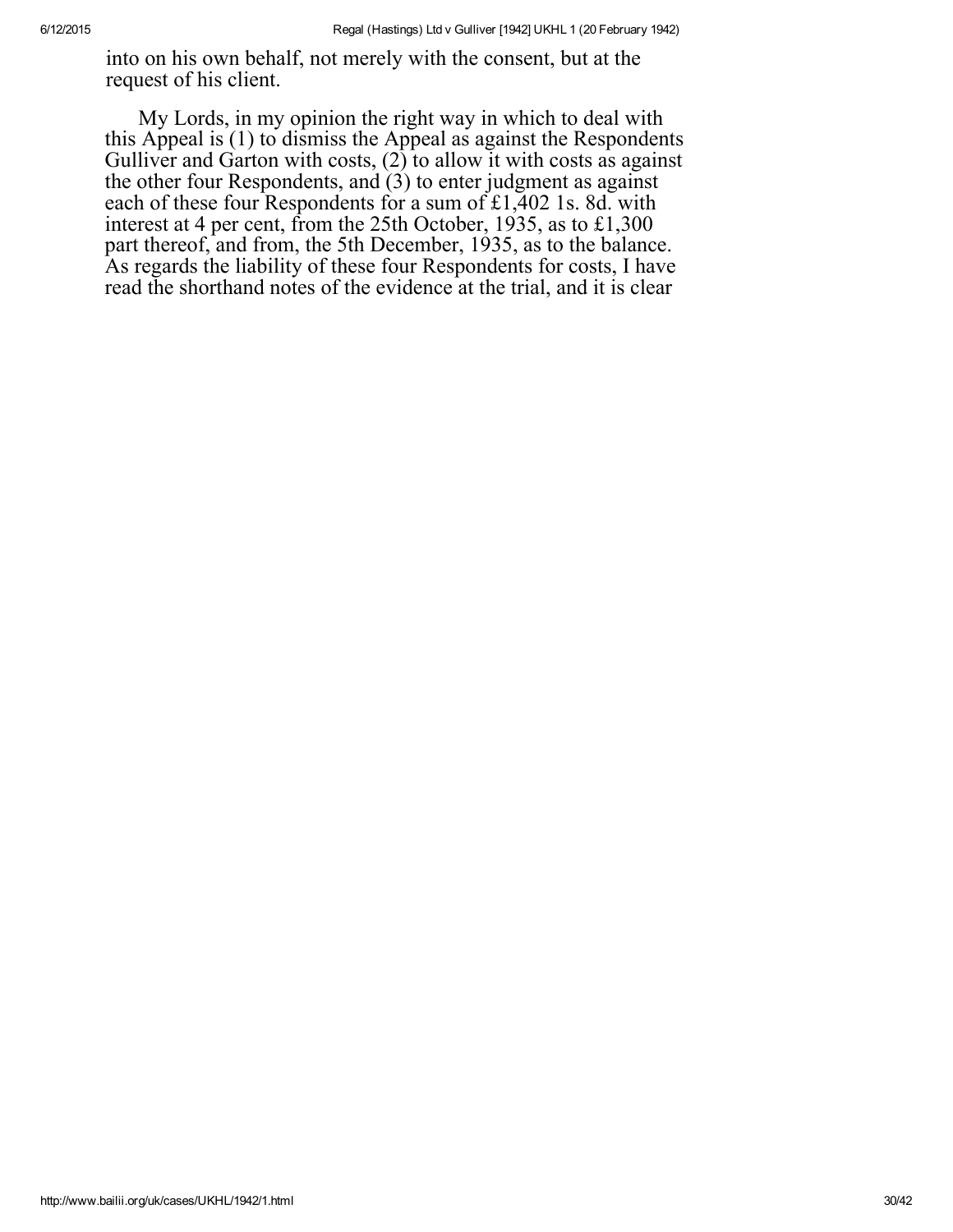### 11 [16]

to me that the costs were substantially increased by the suggestions of *mala fides* and fraud with which the cross-examination abounds, and from which they have been exonerated. In my opinion a proper order to make would be to order these four Respondents to pay only three-quarters of the Appellants' taxed costs of action. The taxed costs of the Appellants in the Court of Appeal and in this House they must pay in full.

One final observation I desire to make. In his judgment the Master of the Rolls stated that a decision adverse to the directors in the present case involved the proposition that if directors bona fide decide not to invest their company's funds in some proposed investment, a director who thereafter embarks his own money therein is accountable for any profits which he may derive therefrom. As to this, I can only say that to my mind the facts of this hypothetical case bear but little resemblance to the story with which we have had to deal.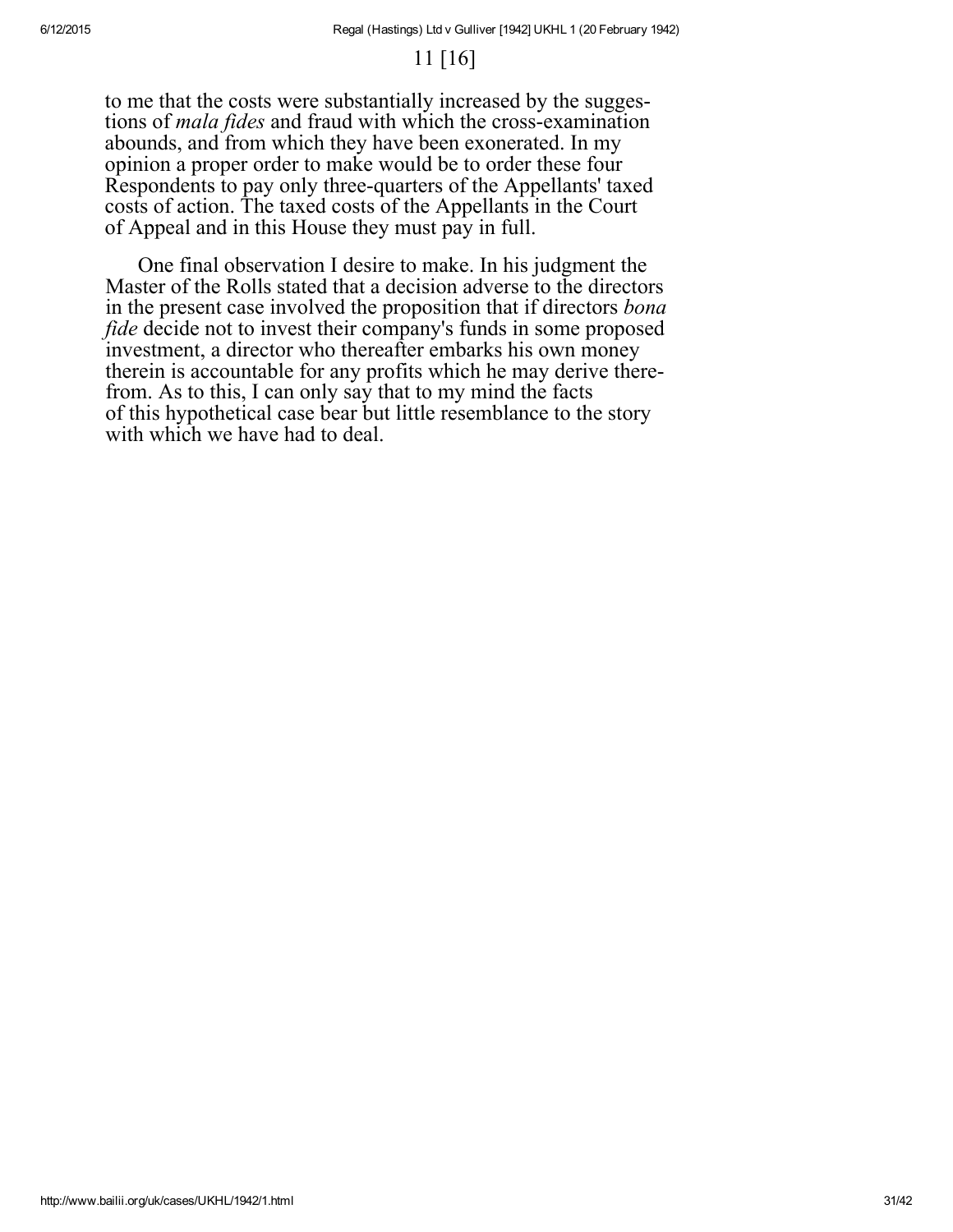Viscount

Sankey Lord

Russell of Killowen Lord Macmillan Lord Wright Lord Porter

[17]

### REGAL (HASTINGS), LIMITED

v.

### GULLIVER AND OTHERS.

### Lord Macmillan MY LORDS,

The real question for decision in this Appeal seems unfortunately to have been somewhat obscured by the course of the arguments before the trial judge and to some extent also in the Court of Appeal.

The issue as it was formulated before your Lordships was not whether the directors of Regal (Hastings) Limited had acted in bad faith. Their bona fides was not questioned. Nor was it whether they had acted in breach of their duty. They were not said to have done anything wrong. The sole ground on which it was sought to render them accountable was that, being directors of the plaintiff company and therefore in a fiduciary relation to it, they entered in the course of their management into a transaction in which they utilised the position and knowledge possessed by them in virtue of their office as directors, and that the transaction resulted in a profit to themselves. The point was not whether the directors had a duty to acquire the shares in question for the company and failed in that duty. They had no such duty. We must take it that they entered into the transaction lawfully, in good faith and indeed avowedly in the interests of the company. But that does not absolve them from accountability for any profit which they made if it was by reason and in virtue of their fiduciary office as directors that they entered into the transaction.

The equitable doctrine invoked is one of the most deeply rooted in pur law. It is amply illustrated in the authoritative decisions whicli my noble and learned friend Lord Russell of Killowen has cited. I should like only to add a passage from Lord Kames's " Principles of Equity," which puts the whole matter in a sentence :

" Equity,' he says, " prohibits a trustee from making any profit by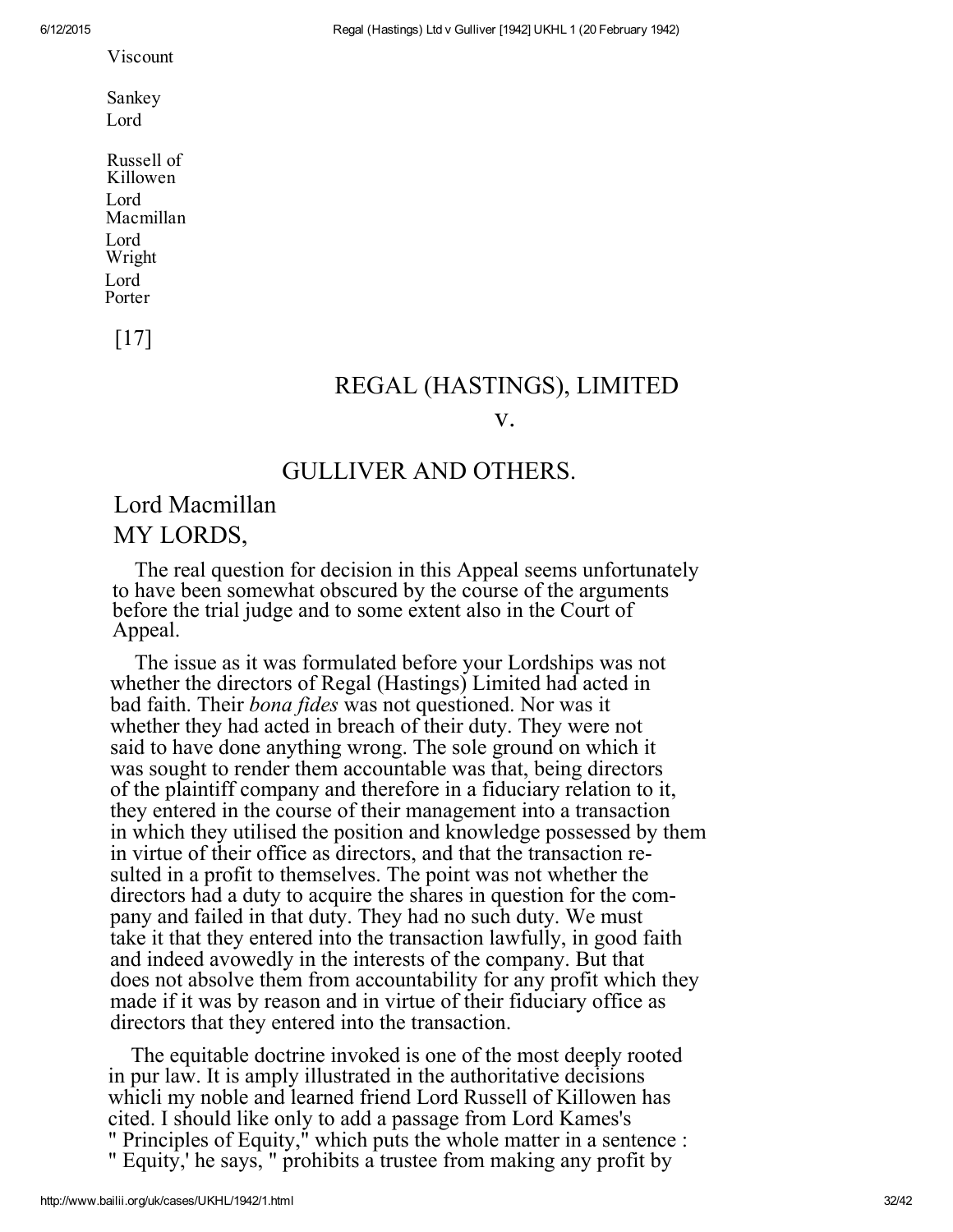" his management, directly or indirectly." (3rd edition, 1778, Vol. II, p. 87.)

The issue thus becomes one of fact. The plaintiff company has to establish two things: (1) That what the directors did was so related to the affairs of the company that it can properly be said to have been done in the course of their management and in utilisation of their opportunities and special knowledge as directors; and (2) that what they did resulted in a profit to themselves. The first of these propositions is clearly established by the analysis of the whole complicated circumstances for which the House is indebted to my noble and learned friend who has preceded me. The second proposition is admitted, except in the case of Mr. Gulliver, in whose case I agree that on the evidence he is not proved to have made any profit personally. The conditions are therefore in my opinion present which preclude the four directors who made a personal profit by the transaction from retaining such profit.

The position of the Respondent Mr. Garton is quite different. He was the solicitor of the plaintiff company and in no sense a trustee for it. True, he made a profit, as did the four directors, but he subscribed for his shares not only with the knowledge but at the express request of his clients, and I know of no principle on which he could be held accountable to them for any resultant profit to himself.

I should have been content simply to express my concurrence with the views expounded by my noble and learned friend Lord Russell of Killowen, with which I wholly agree, but for the fact that we are differing from the Court of Appeal. For that reason I have thought it proper to state briefly the grounds of my concurrence.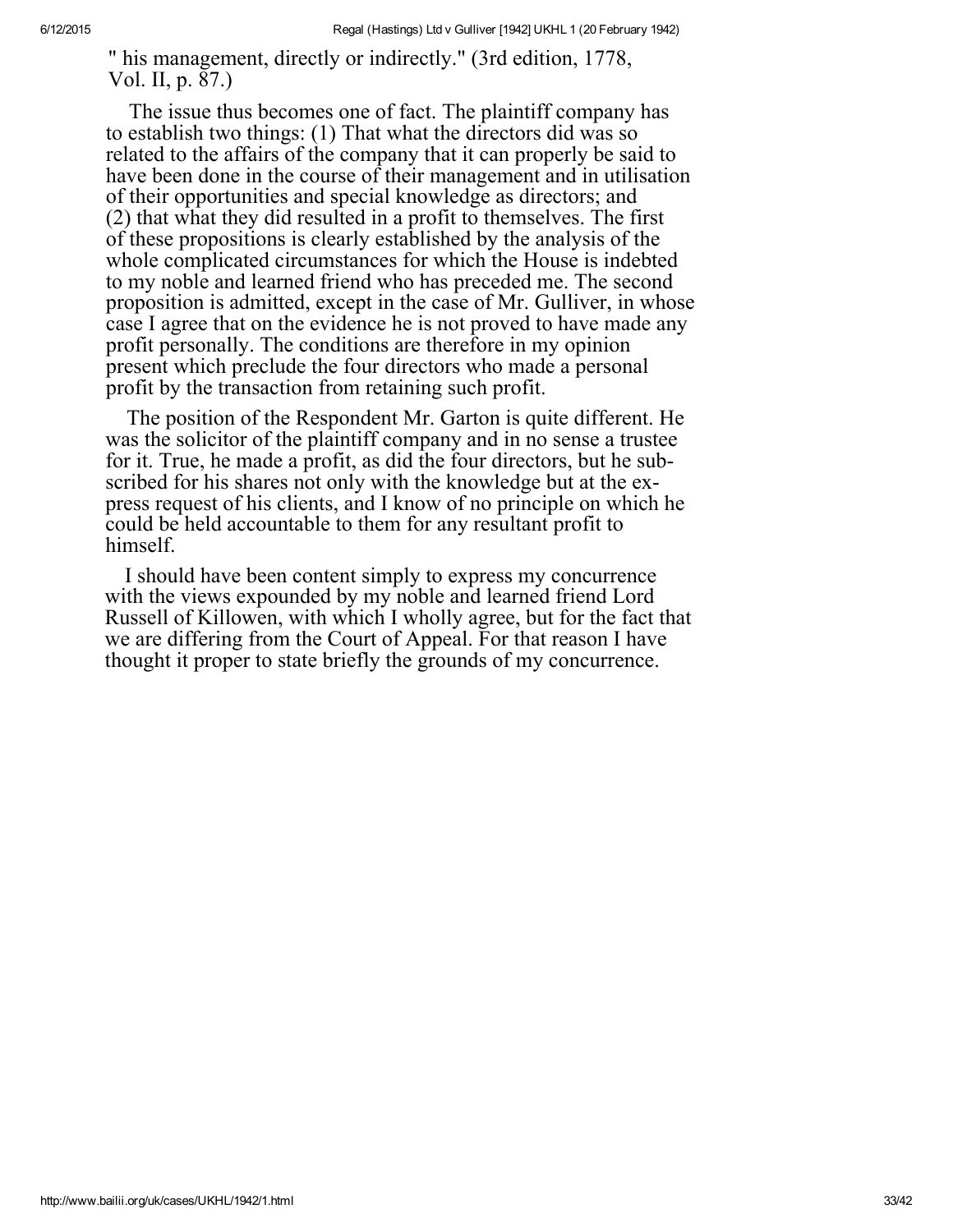Viscount

Sankey Lord Russell of

Killowen Lord

Macmillan Lord Wright Lord Porter

[18]

#### 6/12/2015 Regal (Hastings) Ltd v Gulliver [1942] UKHL 1 (20 February 1942)

### REGAL (HASTINGS), LIMITED

 $\nu$ .

#### GULLIVER AND OTHERS.

### Lord Wright

### MY LORDS,

Of the six Respondents, two, Gulliver and Garton, stand on a different footing from the other four. It is in regard to the latter that the important question of principle brought into issue by the decisions of Wrottesley J. and the Court of Appeal call for determination. That question can be briefly stated to be whether an agent, a director, a trustee or other person in an analogous fiduciary position, when a demand is made upon him by the person to whom he stands in the fiduciary relationship to account for profits acquired by him by reason of his fiduciary position and by reason of the opportunity and the knowledge, or either, resulting from it, is entitled to defeat the claim upon any ground save that he made the profits with the knowledge and assent of the other person. The most usual and typical case of this nature is that of principal and agent. The rule in such cases is compendiously expressed to be that an agent must account for net profits secretly (that is without the knowledge of his principal) acquired by him in the course of his agency. The authorities show how manifold and various are the applications of the rule. It does not depend on fraud or corruption.

The Courts below have held that it does not apply in the present case for the reason that the purchase of the shares by the Respondents, though made for their own advantage, and though the knowledge and opportunity which enabled them to take the advantage came to them solely by reason of their being directors of the Appellant Company, was a purchase which in the circumstances the Respondents were under no duty to the Appellants to make, and was a purchase which it was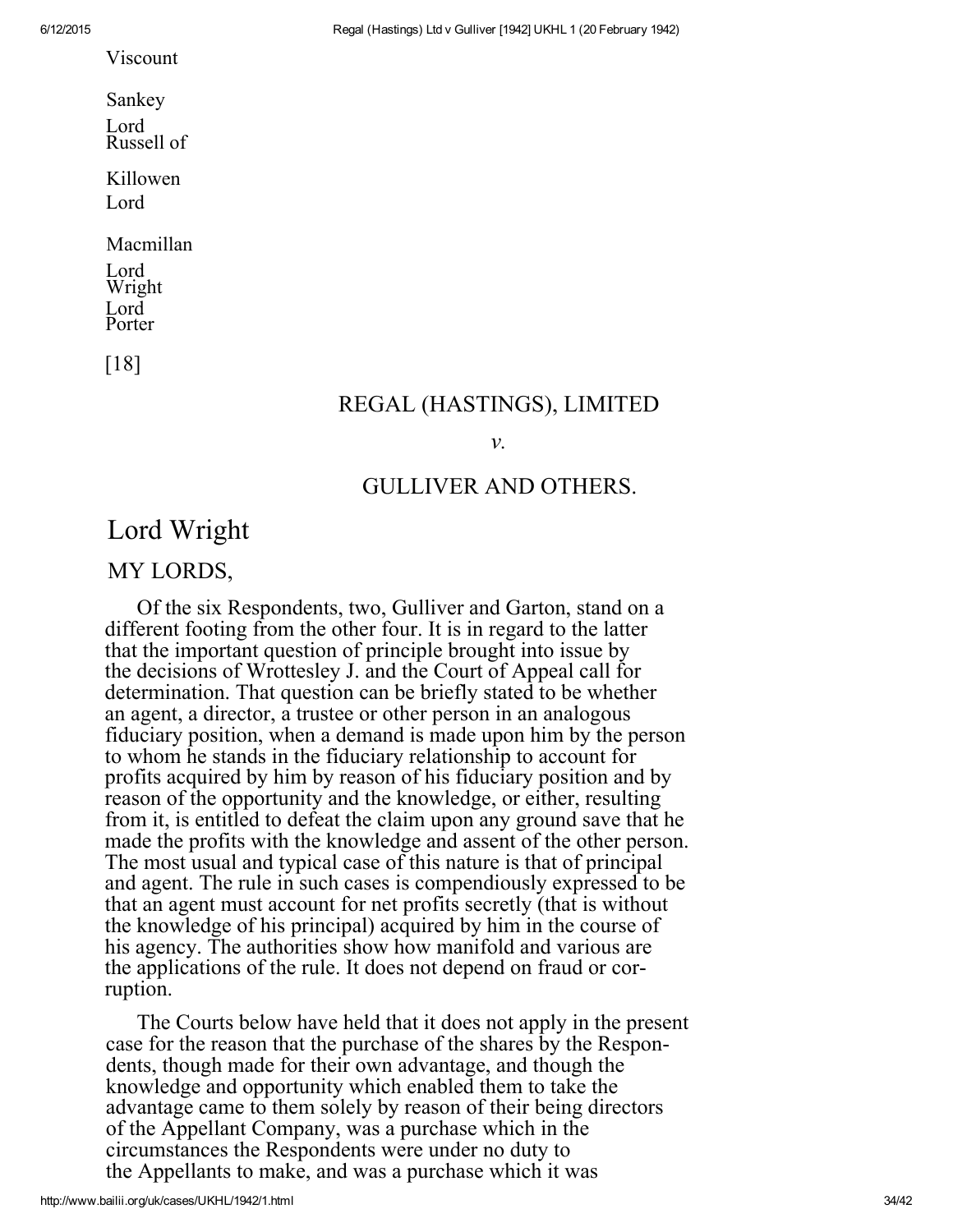beyond the Appellant's ability to make, so that if the Respondents had not made it, the Appellant would have been no better off by reason of the Respondents abstaining from reaping the advantage for themselves. With the question so stated it was said that any other decision than that of the Courts below would involve a dog-in-the-manger policy. What the Respondents did, it was said, caused no damage to the Appellant, and involved no neglect of the Appellant's interests or similar breach of duty. But I think the answer to this reasoning is that both in law and equity it has been held that if a person in a fiduciary relationship makes a secret profit cut of the relationship, the Court will not enquire whether the other person is damnified or has lost a profit which otherwise he would have got. The fact is in itself a fundamental breach of the fiduciary relationship. Nor can the Court adequately investigate the matter in most cases. The facts are generally difficult to ascertain or are solely in the knowledge of the person who is being charged. They are matters of surmise; they are hypothetical because the enquiry is as to what would have been the position if that party had not acted as he did, or what he might have done if there had not been the temptation to seek his own advantage, if in short interest had not conflicted with duty. Thus in Keech v. Sandford, Cases Ch., Temp. King, a case in which the fiduciary relationship was that of trustee and *cestui que trust*, the trustee was held liable to convey a lease to the infant *cestui que trust*, though the lessor had refused to renew to the infant. Lord Chancellor King said, " This may seem hard that the trustee is the " only person of all mankind who might not have the lease." It did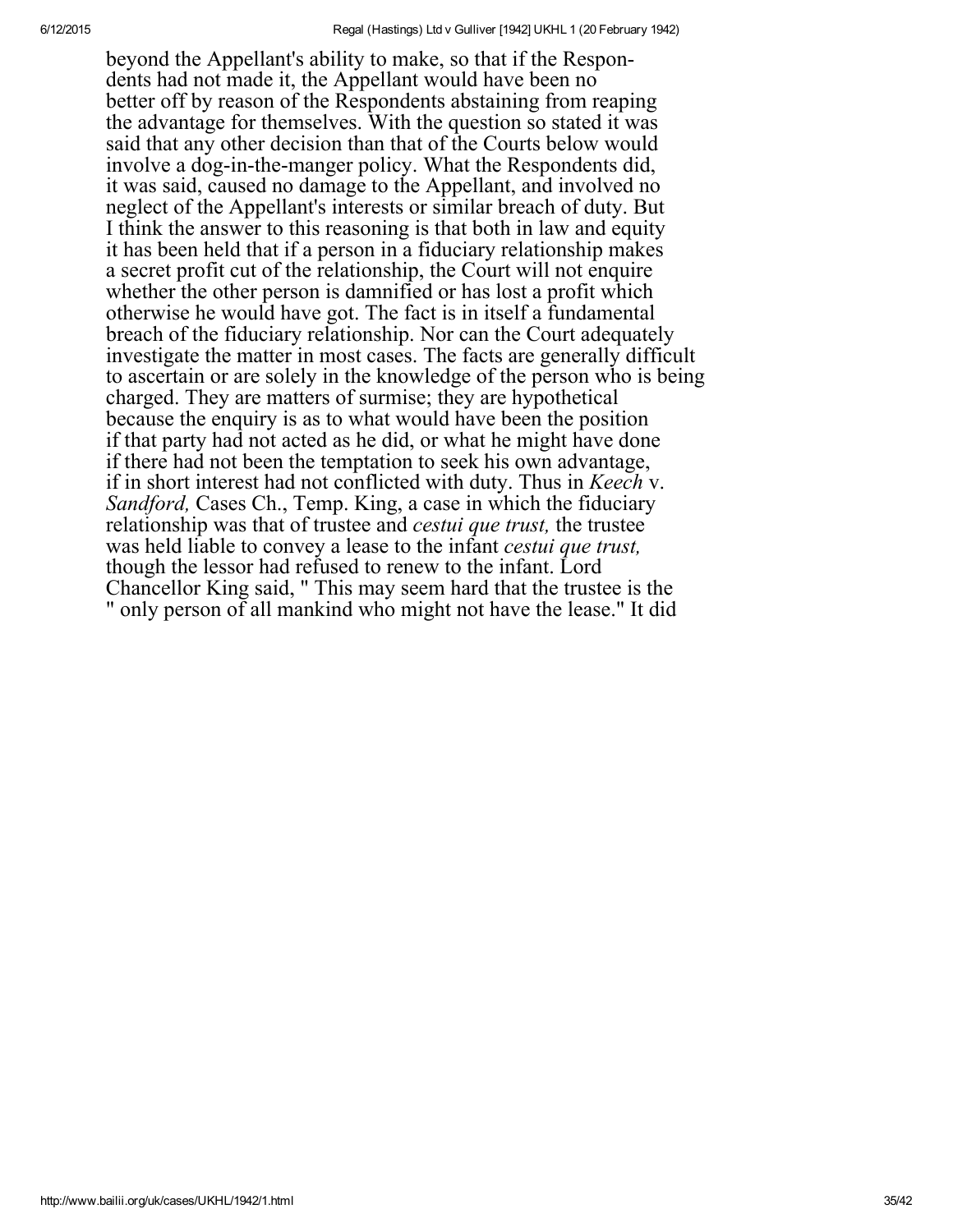#### [19] 2

not matter that the infant could not himself have got it and that he was not damaged by the trustee taking it for himself. One reason why the rule is strictly pursued is given by Lord Eldon in ex p. James,  $8$  Ves. Jun. 337,  $\dot{ }$  no Court is equal to the examination " and ascertainment of the truth in much the greater number of " cases." In Parker v. McKenna, L.R. 10 Ch. 96, a most instructive case, the rule is so admirably stated by James L.J. that I cannot resist repealing his language, though my noble and learned friend Lord Russell of Killowen in his speech just delivered, which I have had the opportunity of reading in print and with which I agree completely, has already quoted it to your Lordships. The words of the Lord Justice which I emphasise are " that that rule is an in " flexible rule, and must be applied inexorably by this Court, which " is not entitled to receive evidence or suggestion or argument as " to whether the principal did or did not suffer an injury in fact " by reason of the dealing of the agent, for the safety of mankind " requires that no agent shall be able to put his principal to the " danger of such an enquiry as that." The italics are mine. I need not multiply citations to the same effect, or illustrations of the different circumstances in which the rule has been applied.

In the present case the four Respondents were acting in the matter as agents for the Appellant Company in their capacity of directors, that is " as commercial men managing a trading concern " for the benefit of themselves and all other shareholders in it" if I may borrow that part of the description applied to directors by Sir George Jessel M.R., in Forest of Dean Coal Mining Co., 10 Ch. D. 450 at p. 452. In the numerous actions, or most of them, which have been brought against directors of companies for profits secretly (that is without the assent of the shareholders) secured in the course of their dealing as directors, the claims have been against them in their capacity as agents. Thus, to take a familiar instance, in Boston Deep Sea Fishing and Ice Company v. Ansell, 39 Ch. D. 339, the Defendant was held liable to account to the Plaintiff Company of which he was director for secret bribes or bonuses which he had received from persons making contracts with the Company. The Defendant's liability flowed from the fiduciary relationship in which he stood to the Company as its agent. Bowen L.J. said at p. 367, " The ' law implies a use, that is, there is an implied contract, if you put ' it as a legal proposition—there is an equitable right, if you treat it ' as a matter of equity—as between the principal and agent that ' the agent should pay it over, which renders the agent liable to ' be sued for money had and received, and there is an equitable ' right in the master to receive it and to take it out of the hands of ' the agent, which gives the principal a right to relief in equity." But as it was held in *Lister v. Stubbs*, 45 Ch. D. 1, the relationship in such a case is that of debtor and creditor, not trustee and *cestui que* trust. Many instances can be quoted from the books of the stringency with which the Courts have enforced the rule that a director must account to his Company for any benefit which he obtains in the course of and owing to his directorship, even though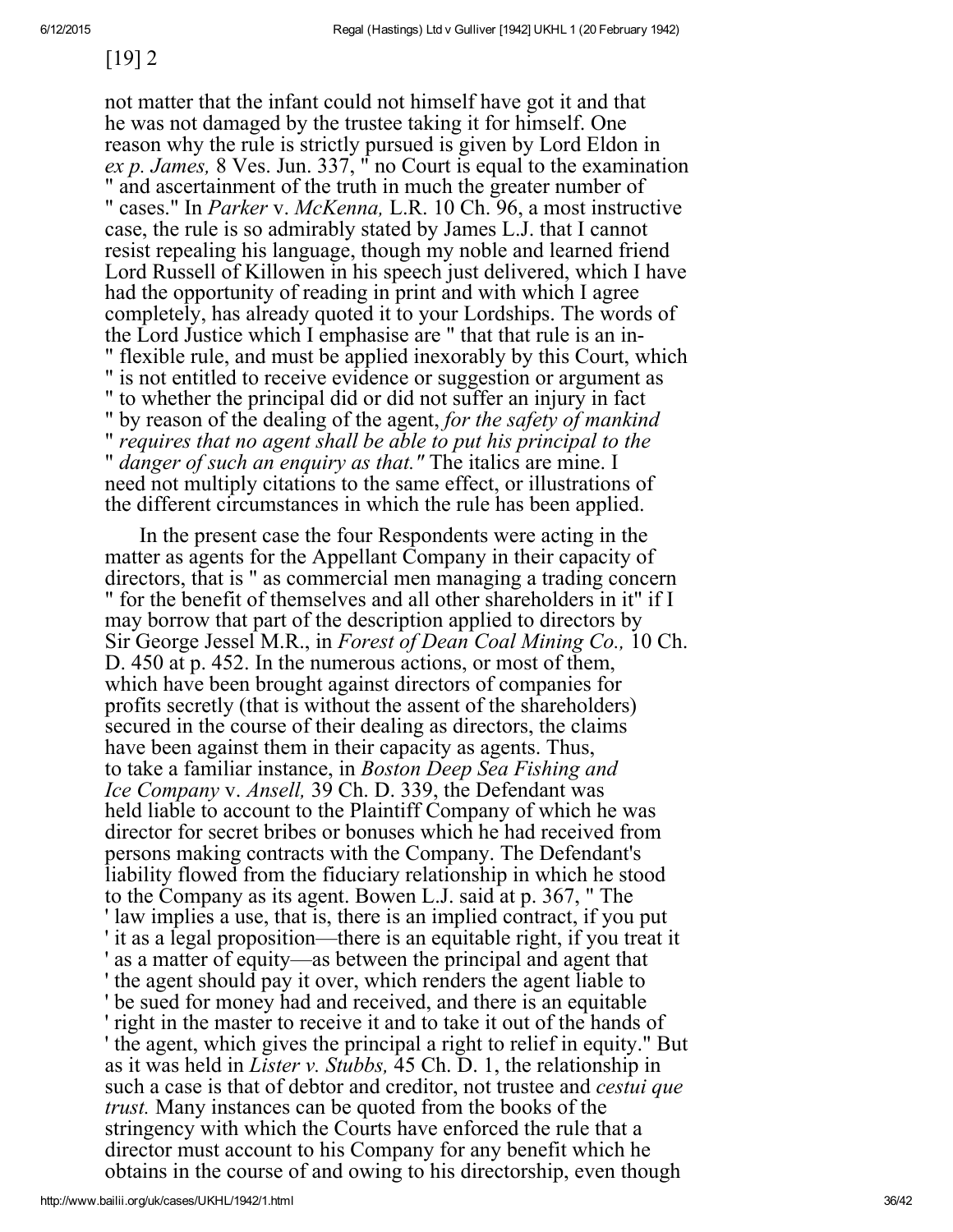the benefit comes from a third person and involves no loss to the Company. I cite as one example Archer's case, 1892 1 Ch. D. 322, where a director was held liable to account to the Company for the sum paid to him by the promoter of the Company by way of indemnity against the money which the director had to pay for his qualification shares.

The analysis of the facts in the present case which has been made by Lord Russell of Killowen shows clearly enough that the opportunity and the knowledge which enabled the four Respondents to purchase the shares came to them simply in their position as directors of the Appellant Company. Wrottesley J. clearly so held. He said at the outset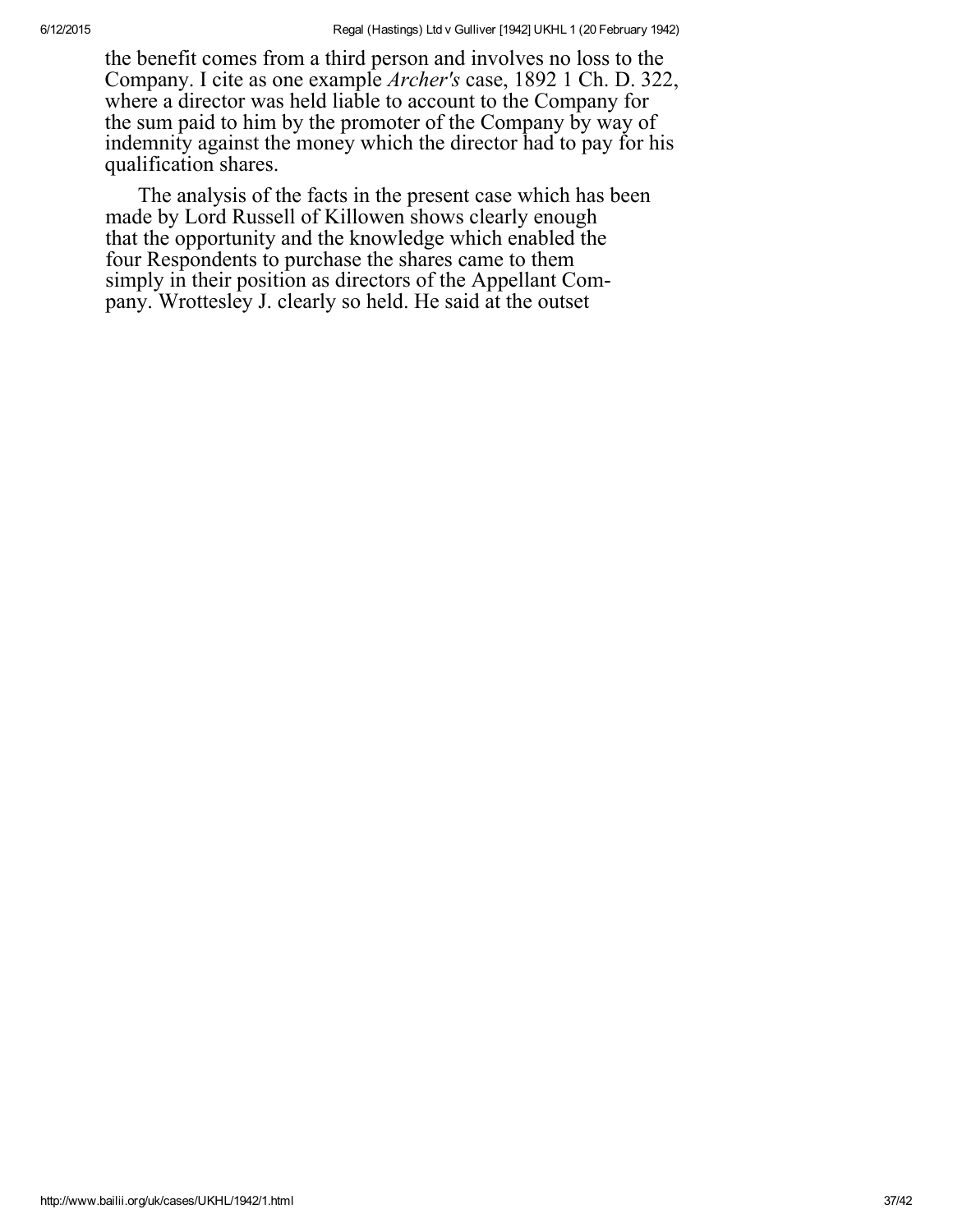### 3 [20]

of his judgment, "There is no doubt they (the Respondents) ' did take up in their own names shares which only after ' a few days and certainly only after a week or two they were ' able to sell at a very large profit indeed. There is no doubt that it ' was only because they were directors and solicitor respectively of ' the Plaintiff Company that this stroke of fortune came in their ' way." But he decided against the Appellant Company because he fixed his attention on his view that the Appellant suffered no loss by the Respondents' conduct, instead of fixing attention on the crucial fact that the Respondents made a secret profit out of their agency. I do not think that any different view was taken on this aspect of the case by the Court of Appeal, or that it was questioned by that Court that the opportunity of making the profits came to the four Respondents by reason of their fiduciary position as directors. But the Court of Appeal held that in the absence of any dishonest intention or negligence or breach of a specific duty to acquire the shares for the Appellant Company, the Respondents as directors were entitled to buy the shares themselves. Once, it was said, they came to a *bona fide* decision that the Appellant Company could not provide the money to take up the shares, their obligation to refrain from acquiring those shares for themselves came to an end. But with the greatest respect, I feel bound to regard such a conclusion as dead in the teeth of the wise and salutary rule so stringently enforced in the authorities. It is suggested that it would have been mere quixotic folly for the four Respondents to let such an occasion pass when the Appellant Company could not avail itself of it. But Lord Chancellor King faced that very position when he accepted that the person in the fiduciary position might be the only person in the world who could not avail himself of the opportunity. It is, however, not true that such a person is absolutely barred, because he could by obtaining the assent of the shareholders have secured his freedom to make the profit for himself. Failing that the only course open is to let the opportunity pass. To admit of any other alternative would be to expose the principal to the dangers against which James L.J. in the passage I have quoted, uttered his solemn warning. The rule is stringent and absolute because " the safety of mankind " requires it to be absolutely observed in the fiduciary relationship.

In my opinion the Appeal should be allowed in the case of the four Respondents.

In the case of the other two Respondents, I agree with Lord Russell of Killowen that the appeal should be dismissed for the several reasons which he has given in regard to each of them. These appeals turn on issues of evidence and fact, and I do not desire to add to what has fallen from my noble and learned friend.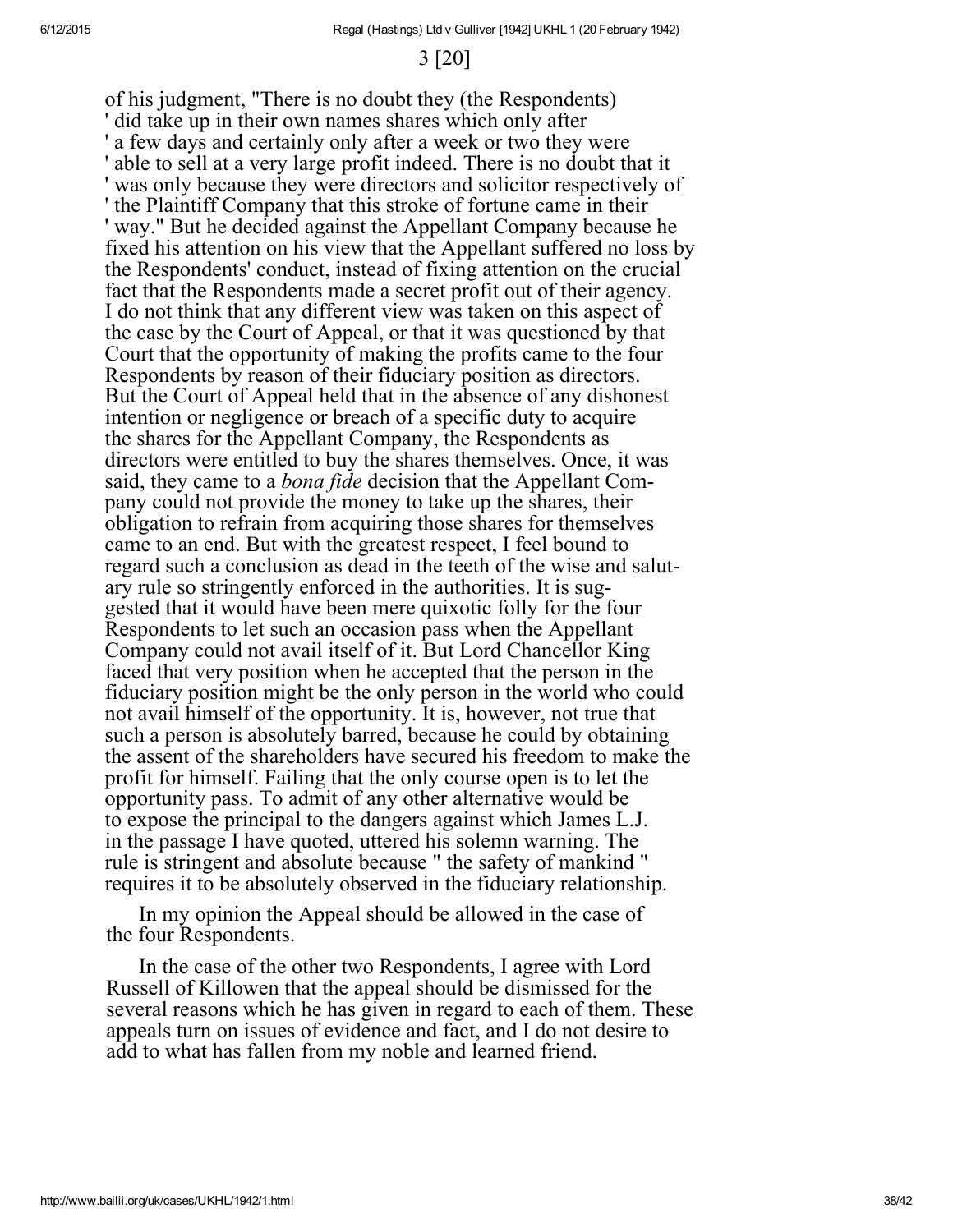Viscount Sankey Lord

Russell of Killowen Lord Macmillan Lord Wright Lord Porter

[21]

### REGAL (HASTINGS), LIMITED,

 $\nu$ .

### GULLIVER AND OTHERS.

## Lord Porter

MY LORDS,

I have had an opportunity of reading the speech which has been delivered by my noble and learned friend, Lord Russell of Killowen and had we not been differing from the view of the Court of Appeal I should not desire to add to what he has said. But as we are reversing the judgment of both the Court of first instance and the Court of Appeal I desire, out of respect for the opinions expressed in them, to state in the briefest possible compass the grounds for the view which I hold.

My Lords, I am conscious of certain possibilities which are involved in the conclusion which all your Lordships have reached. The action is brought by the Regal Company. Technically, of course, the fact that an unlooked-for advantage may be gained by the shareholders of that Company is immaterial to the question at issue: the company and its shareholders are separate entities. But one cannot help remembering that in fact the shares have been purchased by a financial group who were willing to acquire those of the Regal and the Amalgamated at a certain price. As a result of your Lordships' decision that group will, I think, receive in one hand part of the sum which has been paid by the other. For the shares in Amalgamated they paid £3 16s. 1d. per share, yet part of that sum may be returned to the group, though not necessarily to the individual shareholders, by reason of the enhancement in value of the shares in Regal:—an enhancement brought about as a result of the receipt by the Company of the profit made by some of its former directors on the sale of Amalgamated shares. This, it seems, may be an unexpected windfall, but whether it be so or not, the principle that a person occupying a fiduciary relationship shall not make a profit by reason thereof is of such vital importance that the possible consequence in the present case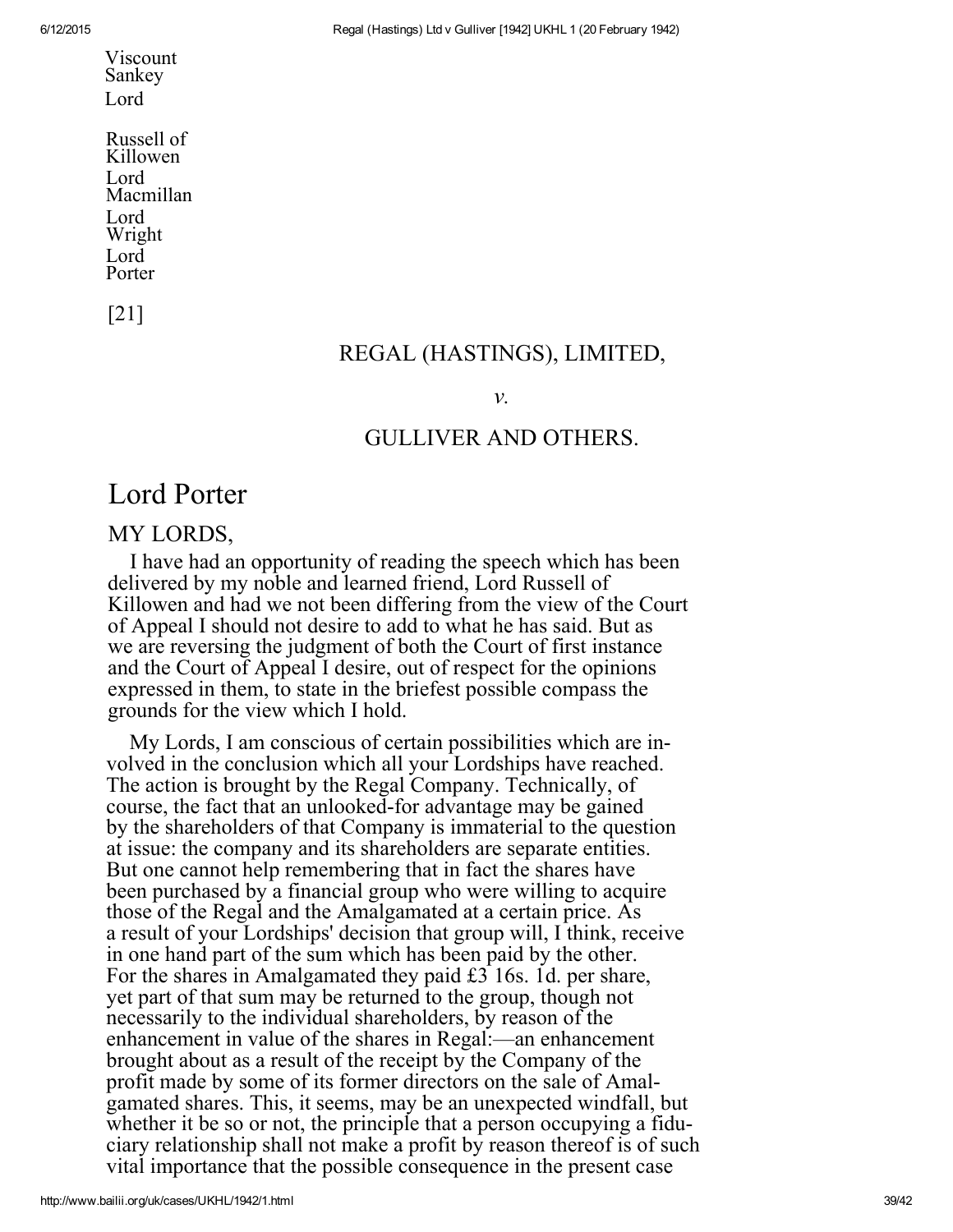is in fact, as it is in law, an immaterial consideration.

The Plaintiff, the Regal Company, by its pleadings claimed (1) damages for negligence, (2) alternatively the profit obtained on the sale of the shares in Amalgamated as money had and received by the Defendants to the Plaintiffs' use, and (3) in the further alternative damages for misfeasance. No claim for fraud was suggested, and the learned judge at the trial expressly exonerated the Defendants from any liability for negligence or misfeasance. Before your Lordships' House the claim for money had and received was alone persisted in.

The alternative claim for misfeasance, however, seems also to have been presented to the Court of Appeal, but to have been rejected by them, and in common with the rest of your Lordships I unreservedly accept the findings of both Courts.

It remains, therefore, to consider the claim that (in the words of the Master of the Rolls) " in. the circumstances of the case the " directors must be taken to have been acting in the matter of their " office when they took those shares and that, accordingly, they are " accountable for the profits which they have made ". That the shares were obtained by the Defendants by reason of their position as directors of Regal is, I think, plain. The original proposition, when the formation of the subsidiary company was suggested, was that the whole of the shares should be issued to the Regal Company partly for cash and partly for services rendered, and this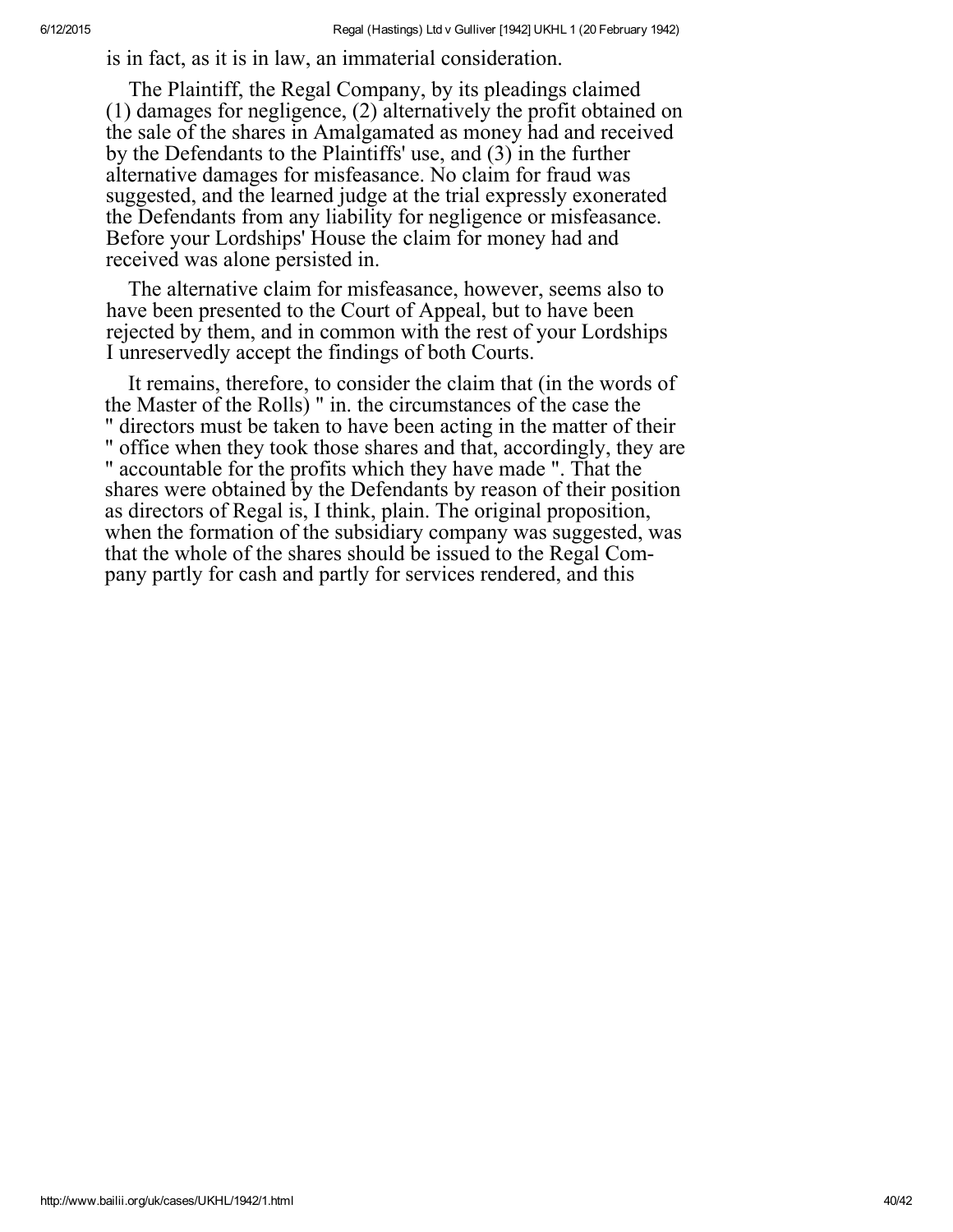### 2 [22]

proposition was discussed and accepted at board meetings of that company. It was only afterwards when the necessity for finding £5,000 cash arose that the issue to any one other than the company was considered, and then the directors turned to themselves, " There is no doubt it was only because they were directors and " solicitor respectively of the Plaintiff company that this stroke of " fortune came their way," says the learned judge, and I agree with his observation.

In these circumstances it is to my mind immaterial that the directors saw no way of raising the money save from amongst themselves and from the solicitor to the company, or indeed that the money could in fact have been raised in no other way. The legal proposition may, I think, be broadly stated by saying that one occupying a position of trust must not make a profit which he can acquire only by use of his fiduciary position, or if he does he must account for the profit so made. For this proposition the cases of Keech v. Sandford (1726), Sel. Cas. Temp. King. 61, and exparte James (1803) 8 Ves. jun. 337 are sufficient authority.

The learned Judge and the members of the Court of Appeal appear to have adopted a narrower outlook with which, with all respect, I find myself unable to agree. " In order to succeed the " Plaintiff company must show that the Defendants both ought to " have caused and could have caused the Plaintiff company to sub " scribe for these shares and that the neglect to do so caused a loss " to the Plaintiff company " are the words used by the learned Judge.

" It must be shown," says the Master of the Rolls, " that in the " circumstances of the case it was the duty of the directors to obtain " these shares for their company ".

And, again, " The position of the Regal Company would have ' been very much strengthened by having all these shares in the ' two companies in the same hands with the possibility of one ' control. That being so, the only way in which these directors ' could secure that benefit for their company was by putting up the ' money themselves. Once that decision is held to be a *bona fide* ' one, and fraud drops out of the case, it seems to me there is only ' one conclusion, namely, that the Appeal must be dismissed with ' costs."

To treat the problem in this way is, in my view, to look at it as involving a claim for negligence or misfeasance and to neglect the wider aspect. Directors, no doubt, are not trustees, but they occupy a fiduciary position towards the company whose board they form. Their liability in this respect does not depend upon breach of duty but upon the proposition that a director must not make a profit out of property acquired by reason of his relationship to the company of which he is director. It matters not that he could not have acquired the property for the company itself—the profit which he makes is the company's, even though the property by means of which he made it was not and could not have, been acquired on its behalf. Adopting the words of Lord Eldon in